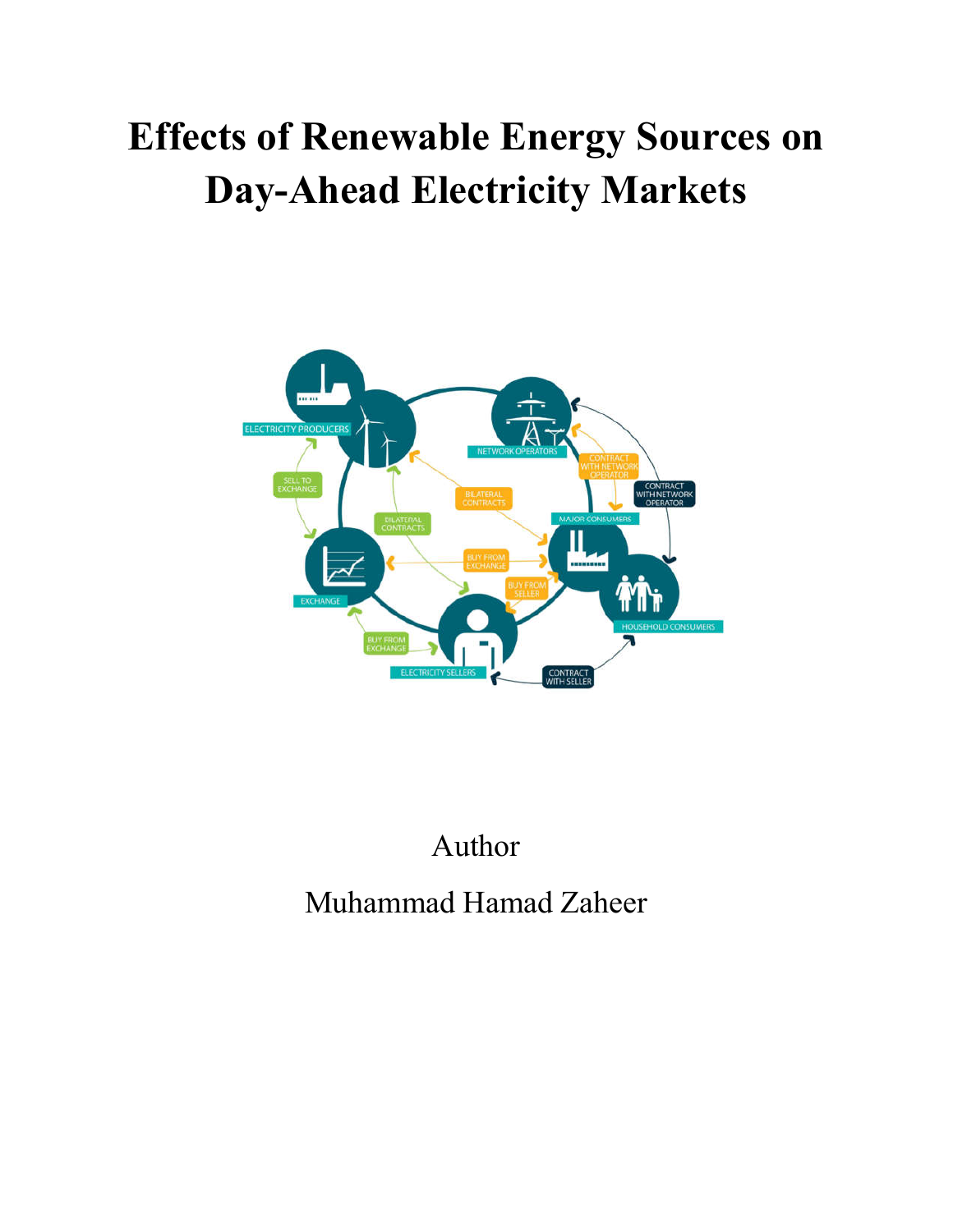### **Contents**

| 1 |     |       |  |  |  |  |  |
|---|-----|-------|--|--|--|--|--|
|   | 1.1 |       |  |  |  |  |  |
|   | 1.2 |       |  |  |  |  |  |
| 2 |     |       |  |  |  |  |  |
|   | 2.1 |       |  |  |  |  |  |
|   | 2.2 |       |  |  |  |  |  |
|   |     | 2.2.1 |  |  |  |  |  |
|   |     | 2.2.2 |  |  |  |  |  |
|   | 2.3 |       |  |  |  |  |  |
| 3 |     |       |  |  |  |  |  |
|   | 3.1 |       |  |  |  |  |  |
|   |     | 3.1.1 |  |  |  |  |  |
|   |     | 3.1.2 |  |  |  |  |  |
|   |     | 3.1.3 |  |  |  |  |  |
|   | 3.2 |       |  |  |  |  |  |
| 4 |     |       |  |  |  |  |  |
| 5 |     |       |  |  |  |  |  |
|   |     |       |  |  |  |  |  |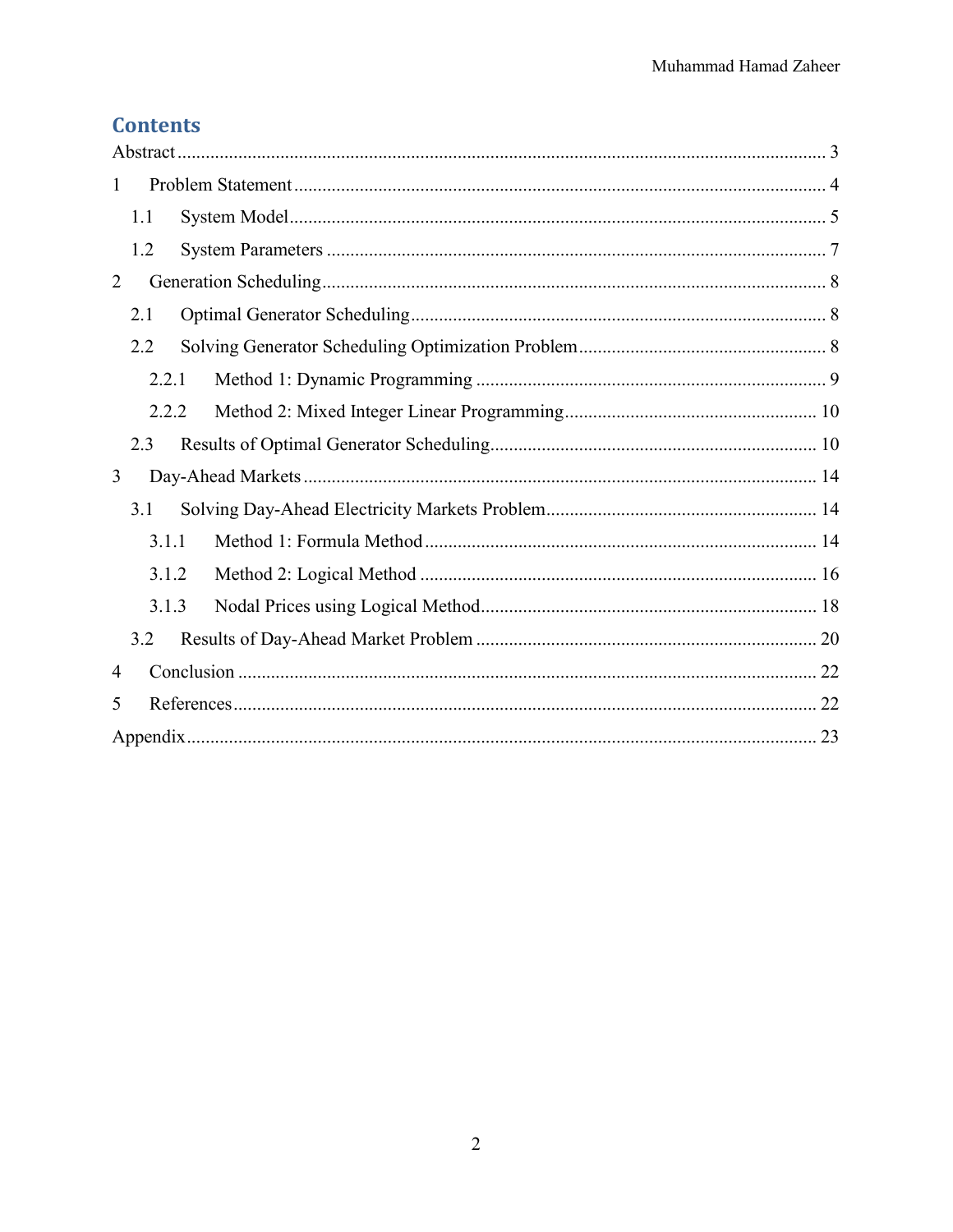### Abstract

The price of solar panels is decreasing rapidly and governments around the world are investing in solar power plants to increase the portion of solar energy in the smart grid. The price of electricity produced by solar power plants is much cheaper than conventional thermal power plants and innovation in solar cells is further increasing the divide. Consequently, setting up solar power plants will decrease electricity spot prices on average. However, the topology of the power grid must be considered while setting up solar power plants so that full benefits of cheap solar power can be gained by all consumers.

In this paper we will calculate day-ahead spot prices using conventional generators. Then one of the generators will be replaced by a photovoltaic generator and effects on day-ahead market will be analyzed. Total cost of electricity generated at each hour in a day using conventional power plants and solar power plants will be compared. The effects of line congestion on the benefits of solar power to end customers will be analyzed by comparing nodal prices.

The optimization problems related to generator scheduling and day-ahead markets will be solved using Dynamic Programming, Mixed Integer Linear Programming (MILP) and Karush-Kuhn-Tucker (KKT) method for convex optimization.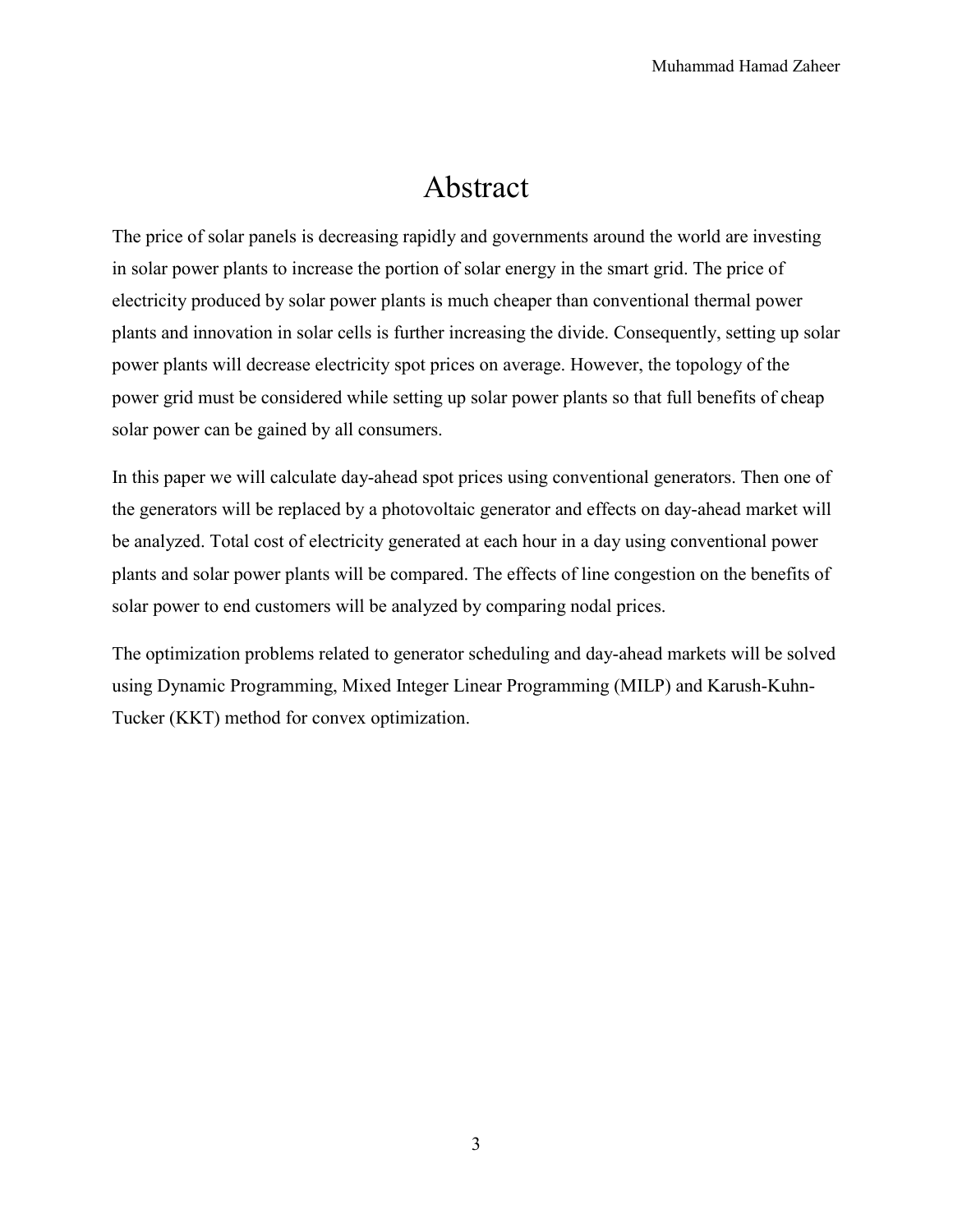### 1 Problem Statement

In this report we will show that cheap electricity due to solar power plants decrease the dayahead nodal prices. However, due to line congestion some nodal prices remain the same or show little decrease resulting in some customers not enjoying the full benefits of cheaper solar power. Therefore, solar power plants should be installed strategically taking into account the topology of the power grid.

The optimization problem of day-ahead markets is solved in two steps. First generation scheduling optimization problem is solved. The scheduling problem will be solved over a 24 hour period. We need a forecast of demand to solve the scheduling problem. Figure 1-1 shows a typical demand curve. A demand curve similar to this one will be used as forecasted demand for optimal scheduling of generators. Figure 1-2 [2] shows the forecasted demand curve that will be used in this report. The optimal scheduling problem gives the turn on and off status of generators at each hour and their output power.

After optimal scheduling problem we will solve day-ahead market problem and find day-ahead nodal prices at each hour in a day. Using the status of generators at each hour from the optimal scheduling step, the generator dispatch problem is solved at each hour. Then we will calculate the nodal prices at each hour using the inequality and equality constraints of the optimal dispatch problem.

The optimization problem of day-ahead market will be solved using different techniques. Dynamic programming and mixed integer linear programming will be used to solve the optimization problem. The optimal dispatch problem will be solved using logical methods, formula method and programming methods.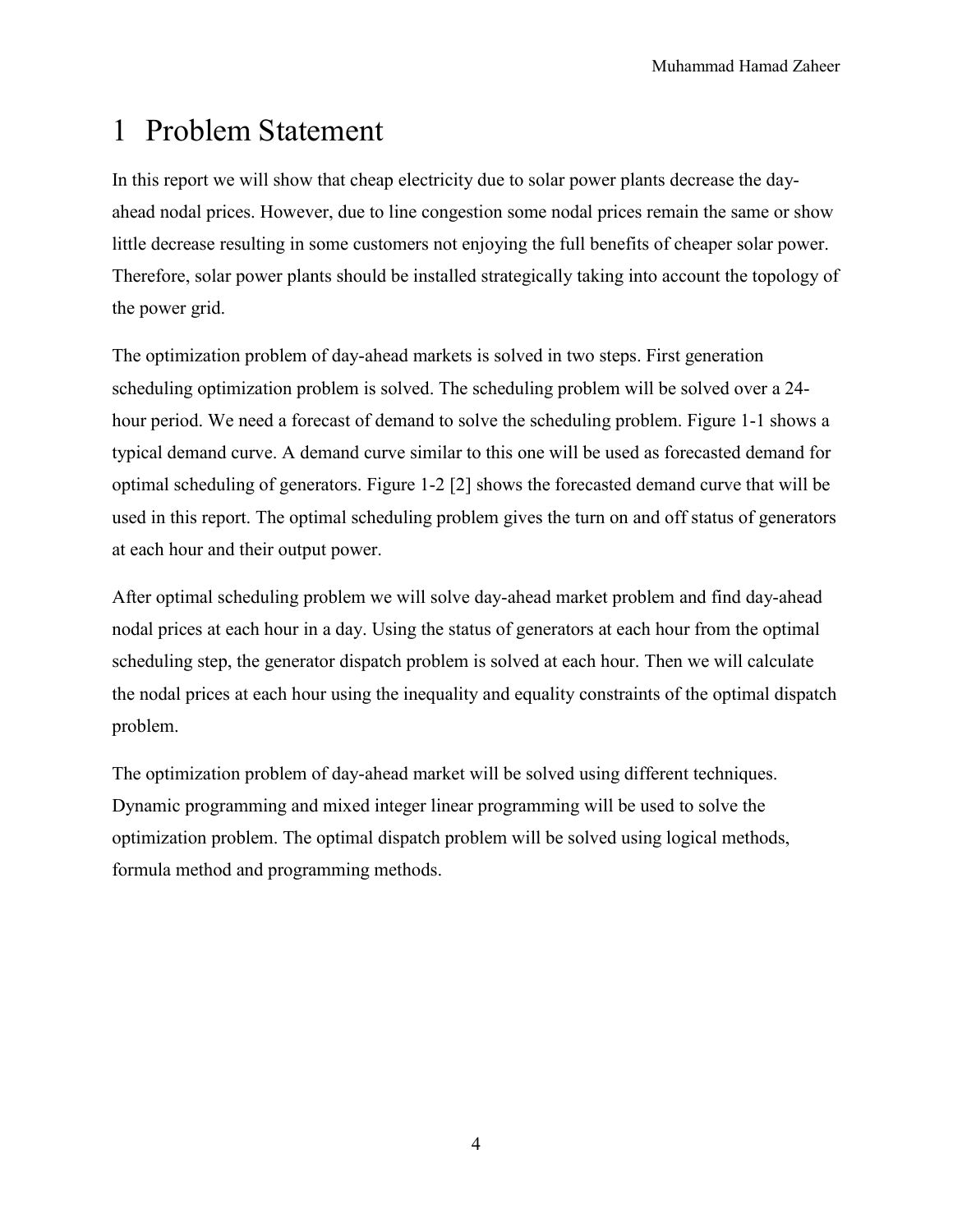

Figure 1-1Typical Demand Curve





#### 1.1 System Model

A 7-Bus (node) System will be considered to evaluate the effects of solar energy on day-ahead electricity prices. Figure 1 shows the one-line diagram of the system. The system consists of three generators (G1, G2, and G3). The data for power generating units, loads and transmission lines is given in Table 1, Table 2 and Table 3 respectively.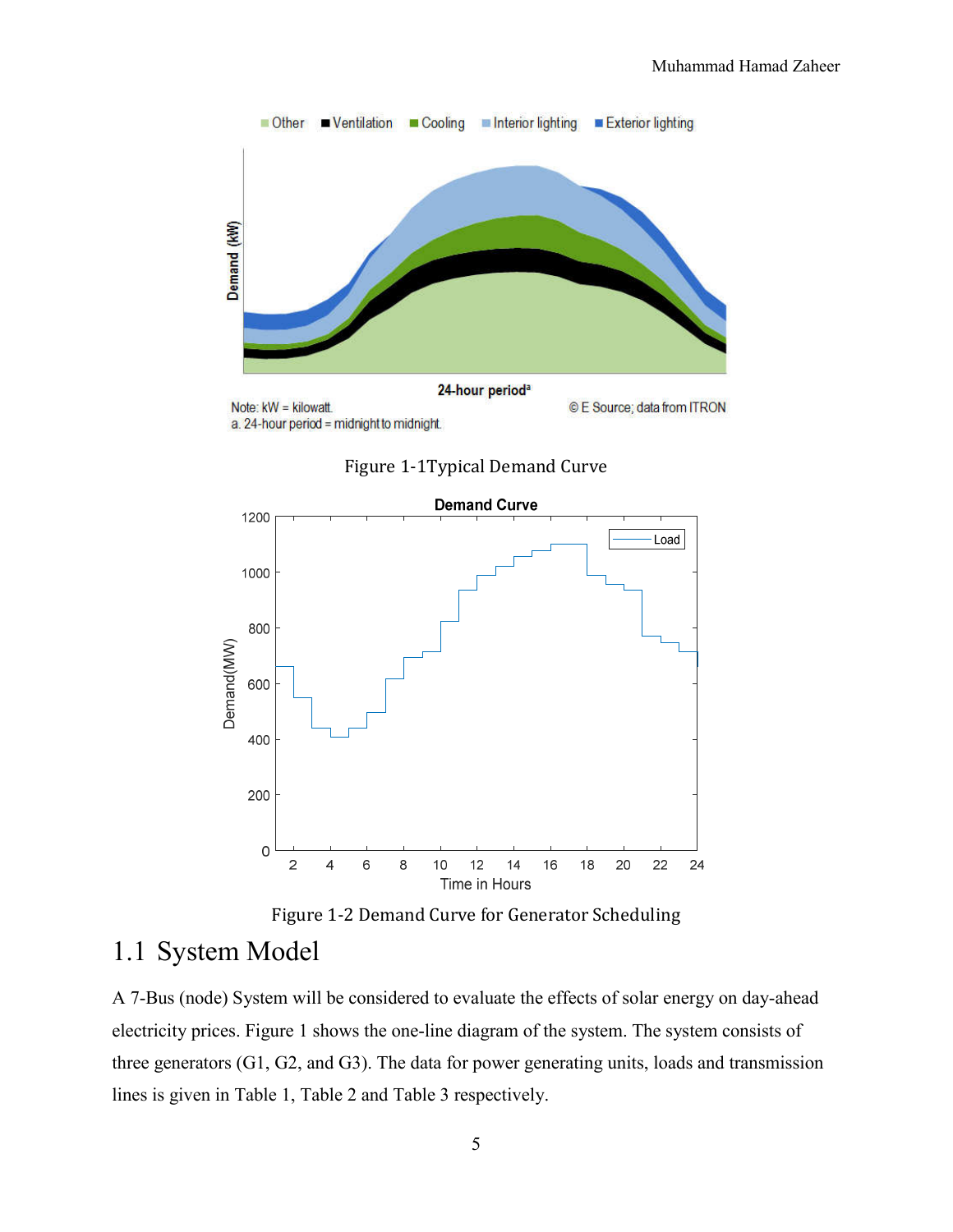A solar panel based generator Gx is connected in parallel to G2. We will first calculate dayahead prices using conventional generator G2 and then replace it with Gx and discuss the effects of solar energy on day-ahead markets.



Figure 1-3 One-line diagram of 7 Bus System

| Unit           | At bus | Pmin(MW) | Pmax(MW) | <b>Startup</b><br>Cost( <b>S</b> ) | Cost<br>(S/MWh) |
|----------------|--------|----------|----------|------------------------------------|-----------------|
| G1             |        | 20       | 500      | 500                                | ΙU              |
| G2             |        | 10       | 500      | 300                                | 20              |
| G <sub>3</sub> |        |          | 150      | 50                                 | 50              |
| Gx (Solar)     |        |          | 500      |                                    |                 |

Table 1-1 Generator data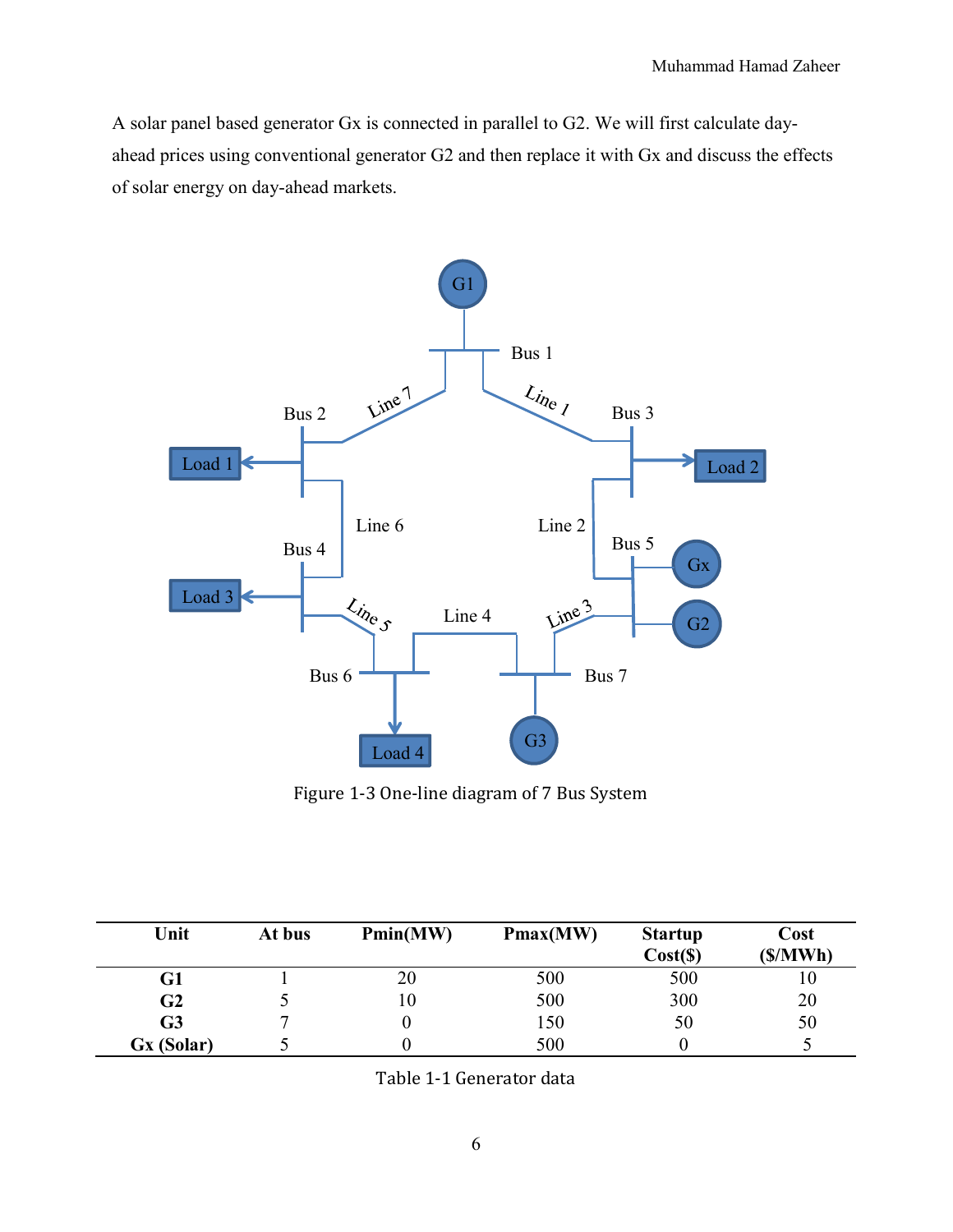| Unit   | At bus | <b>P(MW)</b> |
|--------|--------|--------------|
| Load 1 |        | 300          |
| Load 2 | 3      | 200          |
| Load 3 |        | 300          |
| Load 4 | h      | 300          |

Table 1-2Load data

| Line | <b>From bus</b> | To bus | $\mathbf{x}(\mathbf{p}.\mathbf{u})$ | $b_{ij}$ | <b>Flow</b><br>limit(MW) |
|------|-----------------|--------|-------------------------------------|----------|--------------------------|
|      |                 |        | 0.05                                | 20       | 800                      |
| 2    |                 |        | 0.05                                | 50       | 300                      |
| 3    |                 |        | 0.05                                | 100      | 300                      |
| 4    |                 | n      | 0.05                                | 10       | 800                      |
| 5    | h               |        | 0.05                                | 100      | 800                      |
| o    |                 |        | 0.05                                | 50       | 500                      |
| 7    |                 |        | 0.05                                | 20       | 500                      |

Table 1-3Transmission line data

### 1.2 System Parameters

Based on the system model, the admittance matrix is given as:

|  |  | $B = \begin{bmatrix} 40 & -20 & -20 & 0 & 0 & 0 & 0 \\ -20 & 70 & 0 & -50 & 0 & 0 & 0 \\ -20 & 0 & 70 & 0 & -50 & 0 & 0 \\ 0 & -50 & 0 & 150 & 0 & -100 & 0 \\ 0 & 0 & -50 & 0 & 150 & 0 & -100 \\ 0 & 0 & 0 & -100 & 0 & 110 & -10 \end{bmatrix}$ |  |
|--|--|----------------------------------------------------------------------------------------------------------------------------------------------------------------------------------------------------------------------------------------------------|--|
|  |  |                                                                                                                                                                                                                                                    |  |
|  |  |                                                                                                                                                                                                                                                    |  |
|  |  |                                                                                                                                                                                                                                                    |  |
|  |  | 0 0 0 $-100$ $-10$ $110$                                                                                                                                                                                                                           |  |

Choosing bus 7 as reference node we get:

$$
B' = \begin{bmatrix} 40 & -20 & -20 & 0 & 0 & 0 \\ -20 & 70 & 0 & -50 & 0 & 0 \\ -20 & 0 & 70 & 0 & -50 & 0 \\ 0 & -50 & 0 & 150 & 0 & -100 \\ 0 & 0 & -50 & 0 & 150 & 0 \\ 0 & 0 & 0 & -100 & 0 & 110 \end{bmatrix}
$$

The matrix *X* and *T* are given as: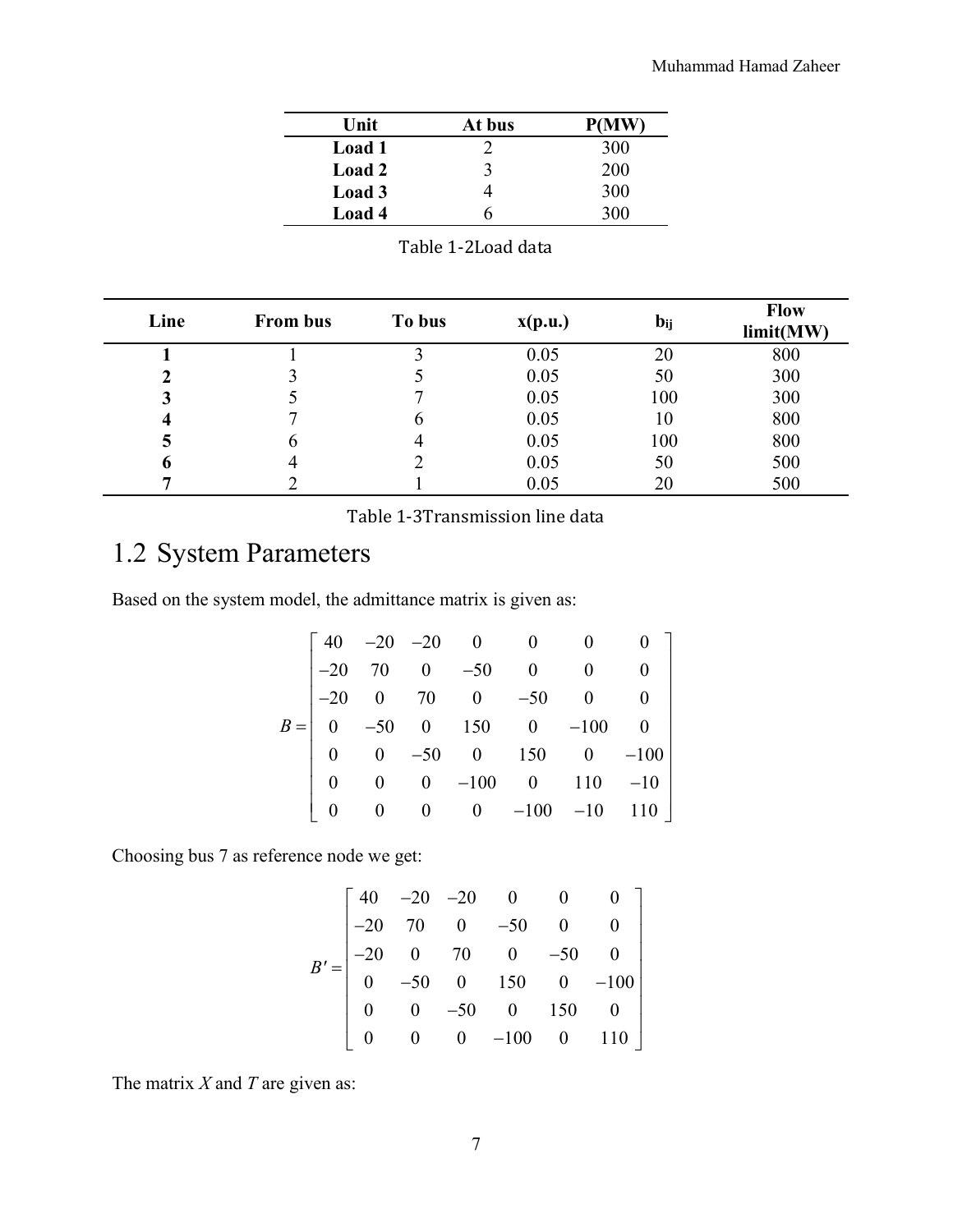$$
X = \begin{bmatrix}\n-20 & 20 & 0 & 0 & 0 & 0 & 0 \\
-50 & 0 & 50 & 0 & 0 & 0 & 0 \\
0 & 100 & 0 & -100 & 0 & 0 & 0 \\
0 & 0 & 10 & 0 & -10 & 0 & 0 \\
0 & 0 & 0 & 100 & 0 & -100 & 0 \\
0 & 0 & 0 & 0 & 50 & 0 & -50 \\
0 & 0 & 0 & 0 & 0 & 20 & -20\n\end{bmatrix}
$$
\n
$$
T = X \begin{bmatrix} B'^{-1} & 0 \\ 0 & 0 \end{bmatrix}
$$

## 2 Generation Scheduling

### 2.1 Optimal Generator Scheduling

We are interested in finding day-ahead spot prices. For that we first need to solve the optimal scheduling problem. Consider the following line flow constrains:

$$
\boldsymbol{\bar{F}}^T = \begin{bmatrix} 800 & 300 & 300 & 800 & 800 & 500 & 500 \end{bmatrix}^T
$$

Define:

$$
\boldsymbol{P}_G^t - \boldsymbol{P}_D^t = \begin{bmatrix} P_{G1}^t & -P_{L1}^t & -P_{L2}^t & -P_{L3}^t & P_{G2}^t & -P_{L4}^t & P_{G3}^t \end{bmatrix}^T
$$

The optimization problem for solving the scheduling problem is [3]:

$$
\underset{P_G, U}{Min} \sum_{i=1}^{NG} \sum_{j=1}^{24} \left[ U_i^t c_i P_{Gi}^t + S_i^t U_i^t \left( 1 - U_i^{t-1} \right) \right]
$$
\n
$$
\text{S.T.} \qquad \boldsymbol{e}^T \left( \boldsymbol{P}_G^t - \boldsymbol{P}_D^t \right) = 0, \left( t = 1, 2, \cdots, 24 \right)
$$
\n
$$
\boldsymbol{T} \left( \boldsymbol{P}_G^t - \boldsymbol{P}_D^t \right) \le \boldsymbol{\bar{F}}, \left( t = 1, 2, \cdots, 24 \right)
$$
\n
$$
U_i^t \underline{P}_{Gi}^t \le P_{Gi}^t \le U_i^t \overline{P}_{Gi}^t, \left( t = 1, 2, \cdots, 24 \right) \left( i = 1, 2, \cdots, NG \right)
$$
\n
$$
U_i^t \in \{0, 1\}, \left( t = 1, 2, \cdots, 24 \right) \left( i = 1, 2, \cdots, NG \right)
$$

### 2.2 Solving Generator Scheduling Optimization Problem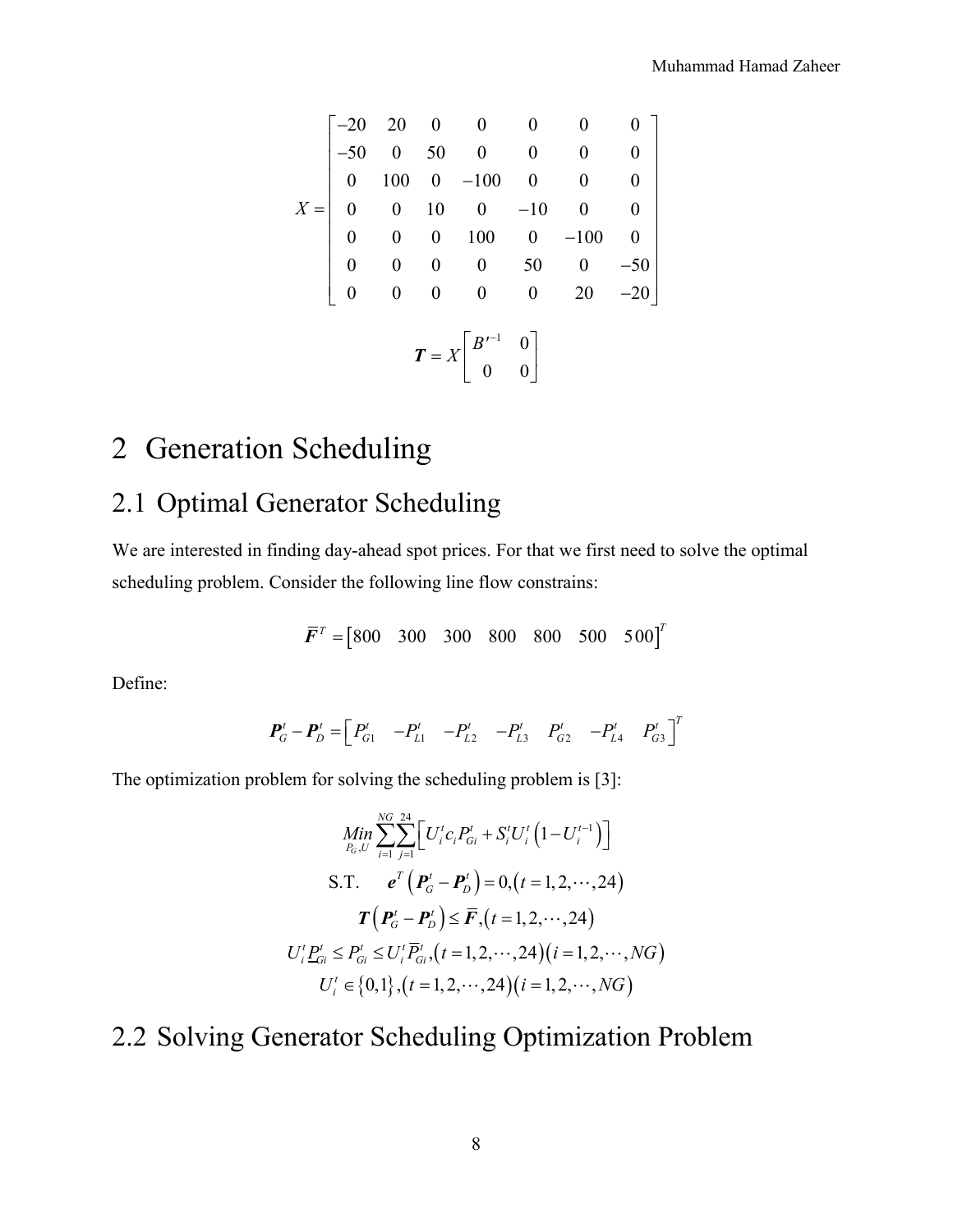The unit commitment problem can't be solved by employing economic dispatch at each hour. This is because of startup costs and ramp rates of individual generators which create a link between different time periods. Moreover, the power generated by each generator is either 0 or bounded between non-zero bounds. This is represented mathematically by multiplying lower and upper limits by binary variables,  $U_i^t$ . Therefore, because of the presence of binary variables linear programming techniques can't be used to solve generator scheduling problem. Dynamic programming or mixed integer linear programming is employed to solve the optimal generator scheduling problem.

#### 2.2.1 Method 1: Dynamic Programming

In dynamic programming we divide our problem to a number of sub problems like divide and conquer algorithms and find the optimal solutions of each sub problem. However, unlike divide and conquer algorithms the sub problems can overlap each other.

Table 2-2 shows different generator combinations that can be used during each time interval. Figure 2-1 shows all the possible states at each time interval. The feasible states are the ones in which the generators that are turned on can provide the required load. The feasible states are shown in light and dark blue. However, light blue states are not feasible when line constraints are used. Therefore, only dark blue states are feasible. The arrows show state transitions. We can follow the arrows to find all feasible transitions.

We are interested in finding the sequence of state transitions that is cheapest and hence optimal. The amount at the top of the circles shows the total cost of generation at that time interval. The orange colored amounts at the arrows are the start-up cost of generators. The optimal solution is the sequence 1-2-4-7 shown in blue color in Table 2-1.

The 24-hr scheduling problem is solved using the same algorithm in Matlab. The results are shown in 2.3.

| <b>State Sequences</b> | Cost     |
|------------------------|----------|
| $1 - 2 - 3 - 6$        | \$22,870 |
| $1 - 2 - 3 - 7$        | \$22,770 |
| $1 - 2 - 3 - 8$        | \$26,840 |
| $1 - 2 - 4 - 6$        | \$22,870 |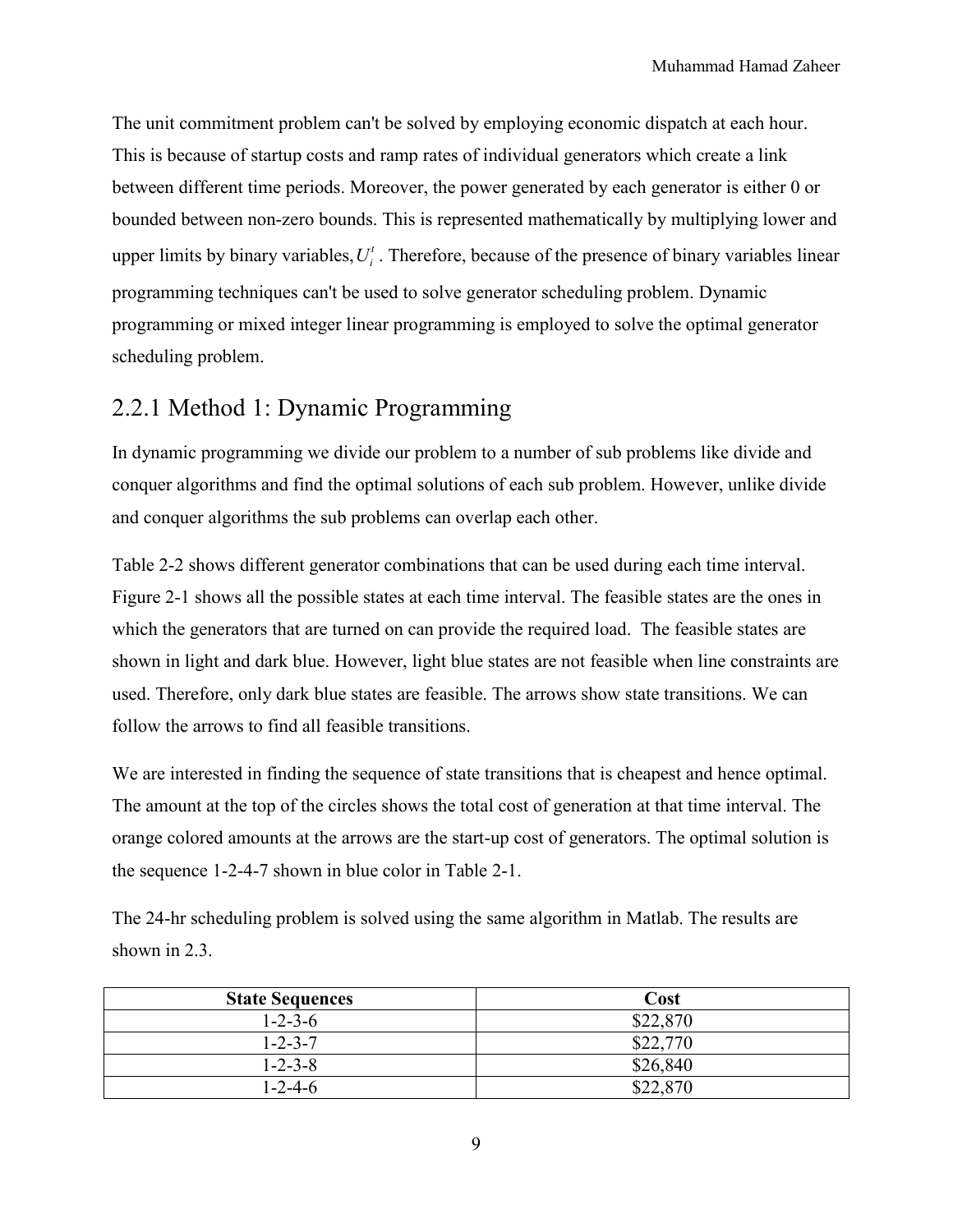| 1-2-4-7         | \$22,670 |
|-----------------|----------|
| $1 - 2 - 4 - 8$ | \$26,840 |
| $1 - 2 - 5 - 6$ | \$27,670 |
| $1 - 2 - 5 - 7$ | \$27,570 |
| $1 - 2 - 5 - 8$ | \$31,140 |

Table 2-1State Sequences and total cost

| <b>Combinations</b> |                  |                  | Pmin             | <b>Pmax</b>      |                                             |                          |                          |                         |
|---------------------|------------------|------------------|------------------|------------------|---------------------------------------------|--------------------------|--------------------------|-------------------------|
| G1                  | G <sub>2</sub>   | G3               | (MW)             | (MW)             | $_{\rm O}^{\rm L}$<br>660MW<br>$\mathbf{A}$ | 550MW                    | 440MW                    | 407MW                   |
| $\mathbf{1}$        | $\mathbf{1}$     | $\mathbf{1}$     | 30               | 1150             | D                                           |                          |                          |                         |
| $\mathbf{1}$        | $\mathbf{1}$     | $\boldsymbol{0}$ | 30               | 1000             | \$8200                                      | \$6000<br>$\overline{2}$ | \$4500<br>$\overline{3}$ | \$4170<br>$\mathfrak b$ |
| $\mathbf{1}$        | $\mathbf{0}$     | $\mathbf{1}$     | 20               | 650              |                                             |                          |                          |                         |
| $\mathbf{1}$        | $\boldsymbol{0}$ | $\boldsymbol{0}$ | 20               | 500              |                                             |                          | \$4400<br>$\overline{4}$ | \$4070                  |
| $\boldsymbol{0}$    | $\mathbf{1}$     | $\mathbf{1}$     | 10               | 650              |                                             |                          | \$8800 %                 | SIL                     |
| $\boldsymbol{0}$    | $\mathbf{1}$     | $\boldsymbol{0}$ | 10               | 500              |                                             |                          | 5                        | \$8140<br>8             |
| $\boldsymbol{0}$    | $\boldsymbol{0}$ | $\mathbf{1}$     | $\boldsymbol{0}$ | 150              |                                             |                          |                          |                         |
| $\boldsymbol{0}$    | $\overline{0}$   | $\overline{0}$   | $\boldsymbol{0}$ | $\boldsymbol{0}$ |                                             |                          |                          |                         |

Table 2-2Generator Combinations

Figure 2-1Possible State Transitions

### 2.2.2 Method 2: Mixed Integer Linear Programming

Mixed integer liner programming (MILP) is used to solve optimization problems which contain integer variables instead of real number variables. Simplex method is mostly used for linear programming. Revised simplex method which is based on the simplex method is used to solve MILP. Several libraries are available to solve MILP. We used YALMIP and Matlab to solve to MILP for generator scheduling [4]. Code is given is Appendix.

### 2.3 Results of Optimal Generator Scheduling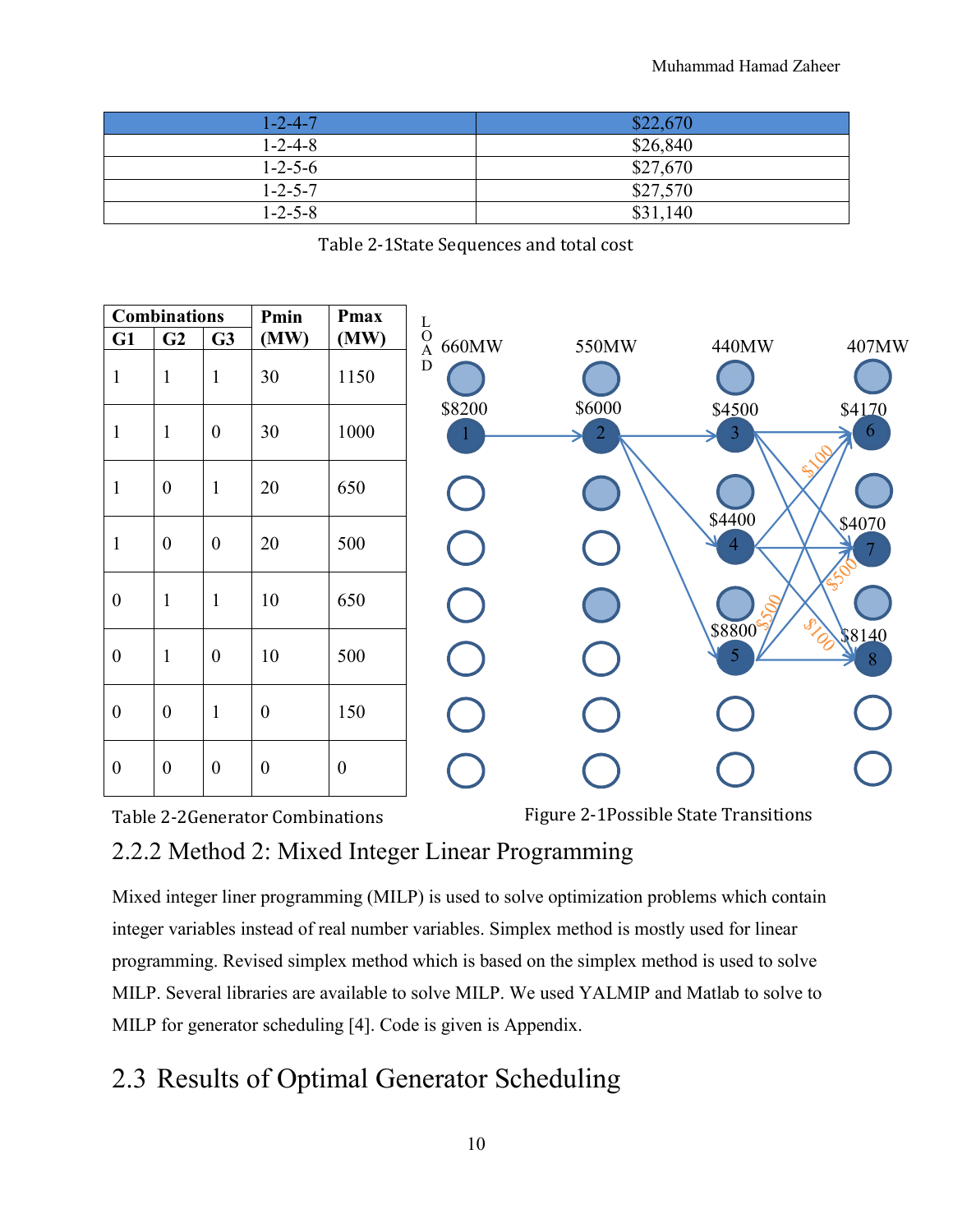Figure 2-2 and Figure 2-3 represents the generator scheduling over a 24 hour period. In Figure 2-2 no renewable source is used. In Figure 2-3 thermal generator G2 is replaced with a solar photovoltaic based generator Gx. Because solar energy is cheaper it replaces expensive sources to provide the base load. The expensive generators G1 and G3 are scheduled only during peak hour and overall cost of electricity generation will be reduced.

The optimal generator scheduling also provides the turn on and off status of generators as each hour. Figure 2-4 and Figure 2-5 shows the status of generators using convention generator G2 and solar generator Gx respectively. This information will be used in the next section, 3 to solve the day-ahead market problem and calculate spot nodal prices at each hour.

Figure 2-6 and Figure 2-7 shows the social production cost (cost of total power generated) at each hour. The total social production cost has reduced when solar generator is used. Moreover, the peak cost at peak hours has also reduced. Therefore, renewable energy sources not only decrease the total cost but also peak cost of electricity and can make electricity a lot cheaper for consumers and industry.



Figure 2-2Generator Scheduling over a 24 hr period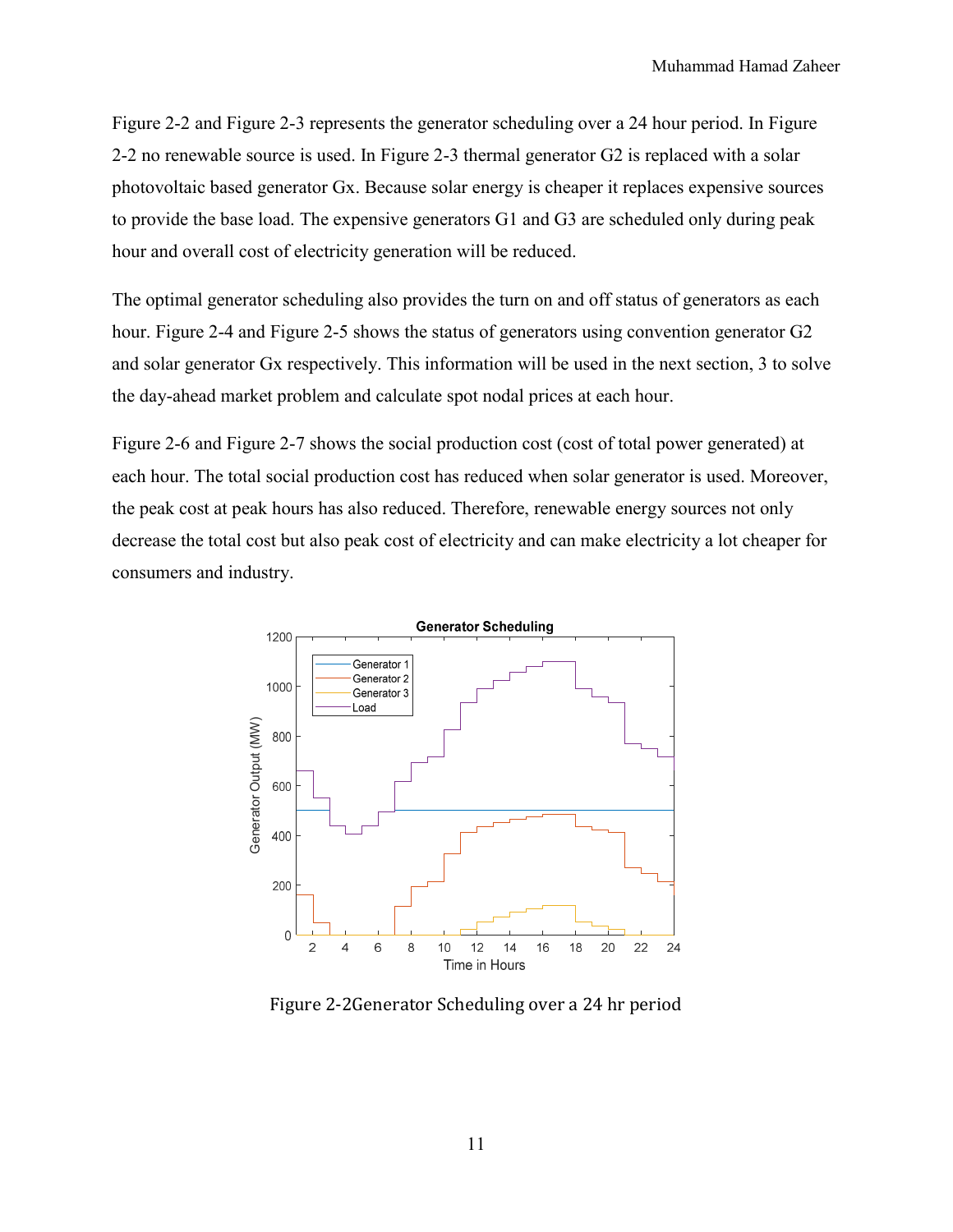

Figure 2-3Generator Scheduling with G2 replaced with solar power plant Gx



Figure 2-4 Generator Status during 24 hr period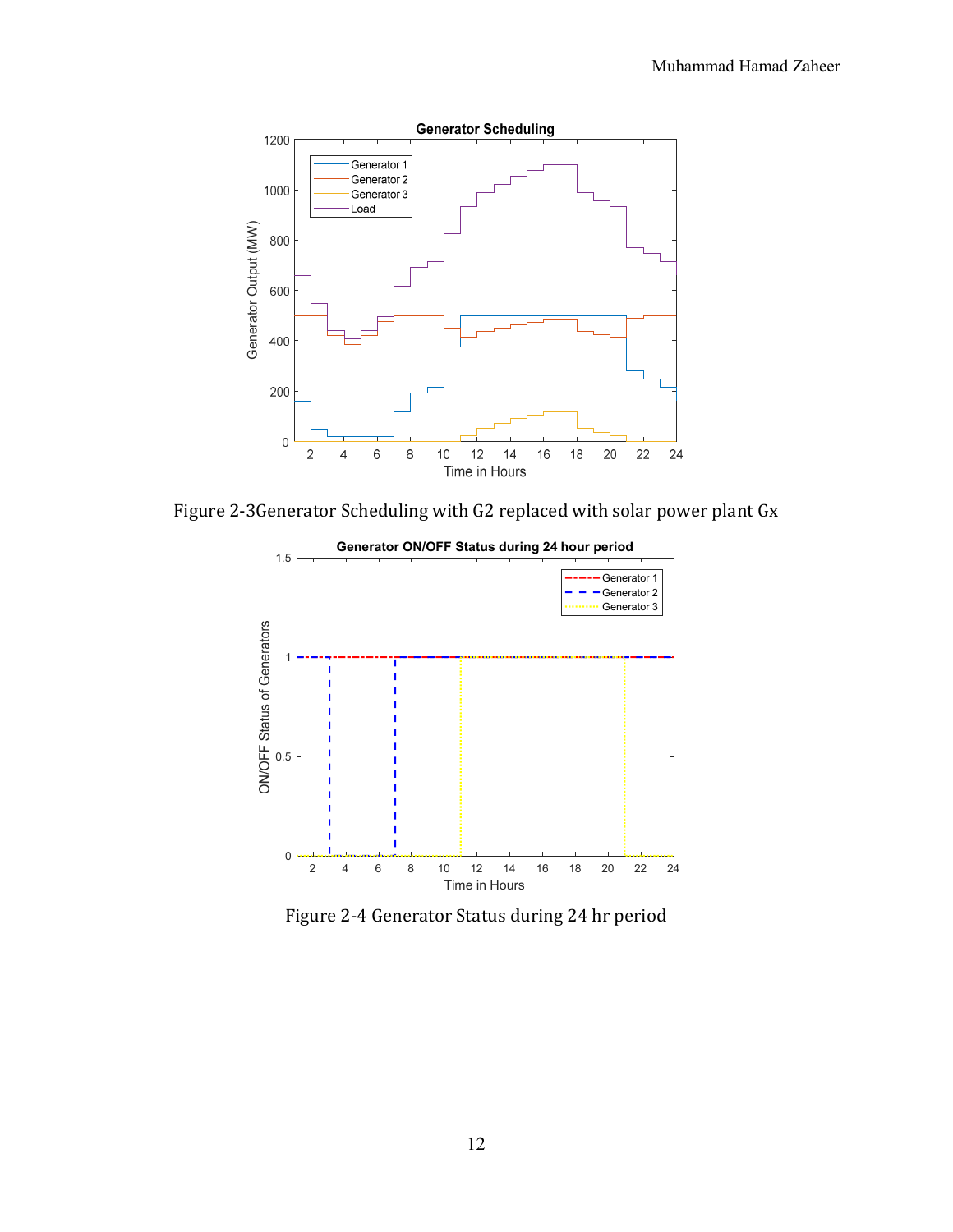

Figure 2-5 Generator Status using solar power plant Gx



Figure 2-6 Social Production cost without solar power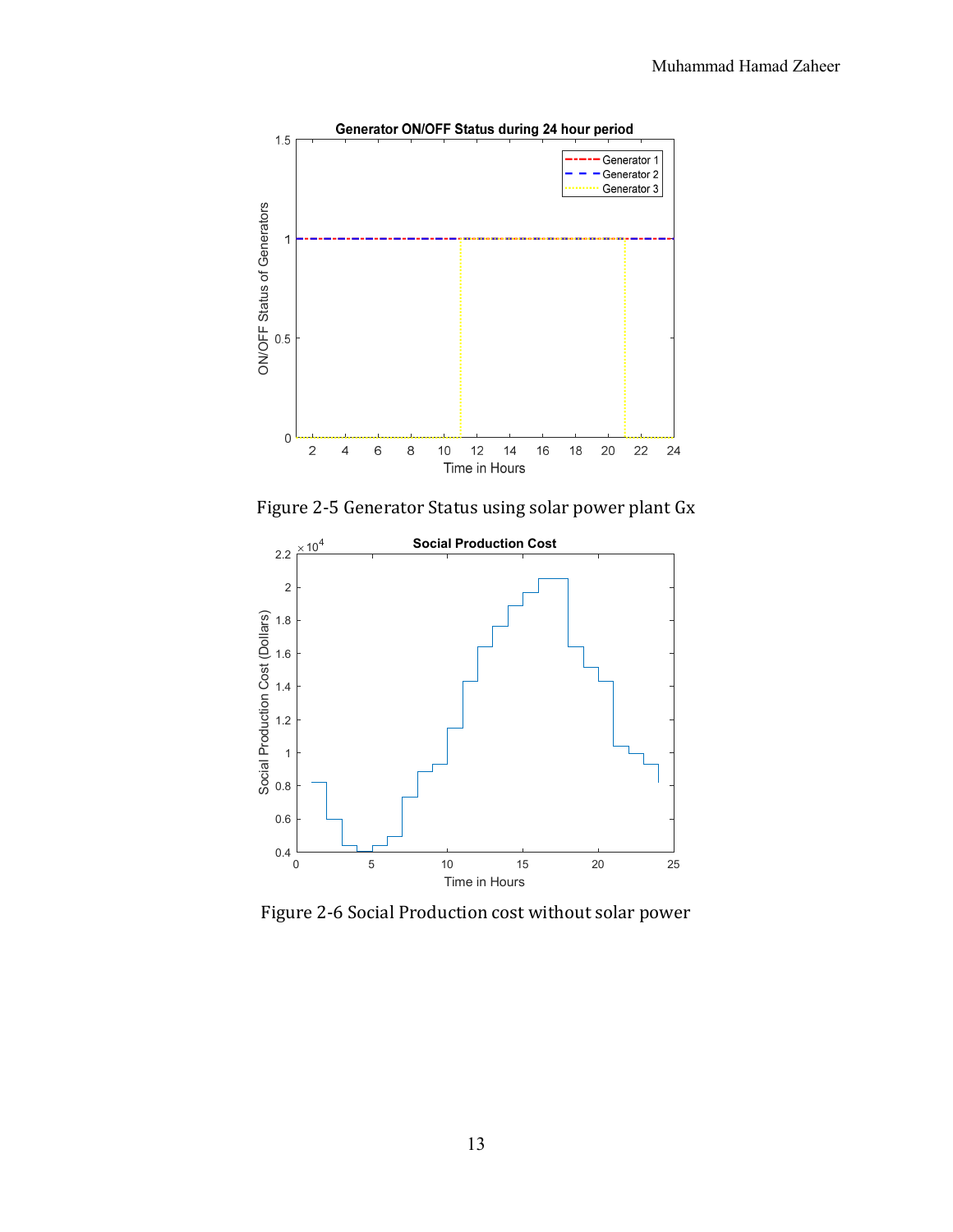

Figure 2-7 Social Production cost with solar power

## 3 Day-Ahead Markets

After solving the optimization problem of generation scheduling we get the on and off status of all generators for all time periods. We will use this information to solve day-ahead market problem for hourly nodal prices.

Let *I* be the set of all generators which are operational at time *t* . We solve the following optimization problem to calculate nodal prices at each time *t* [3].

$$
\begin{aligned}\n&\lim_{P_G, U} \sum_{i \in I} c_i P_{Gi}^t \\
&\text{S.T.} \quad e^T \left( P_G^t - P_D^t \right) = 0, (t = 1, 2, \cdots, 24) \\
&\quad T \left( P_G^t - P_D^t \right) \le \overline{F}, (t = 1, 2, \cdots, 24) \\
&\lim_{P_{Gi}^t \le P_{Gi}^t} \le \overline{P}_{Gi}^t, (t = 1, 2, \cdots, 24) (i \in I)\n\end{aligned}
$$

### 3.1 Solving Day-Ahead Electricity Markets Problem

#### 3.1.1 Method 1: Formula Method

The total demand at time *t* is given by the sum of individual loads at*t* .

$$
P_D^t = P_{L1}^t + P_{L2}^t + P_{L3}^t + P_{L4}^t
$$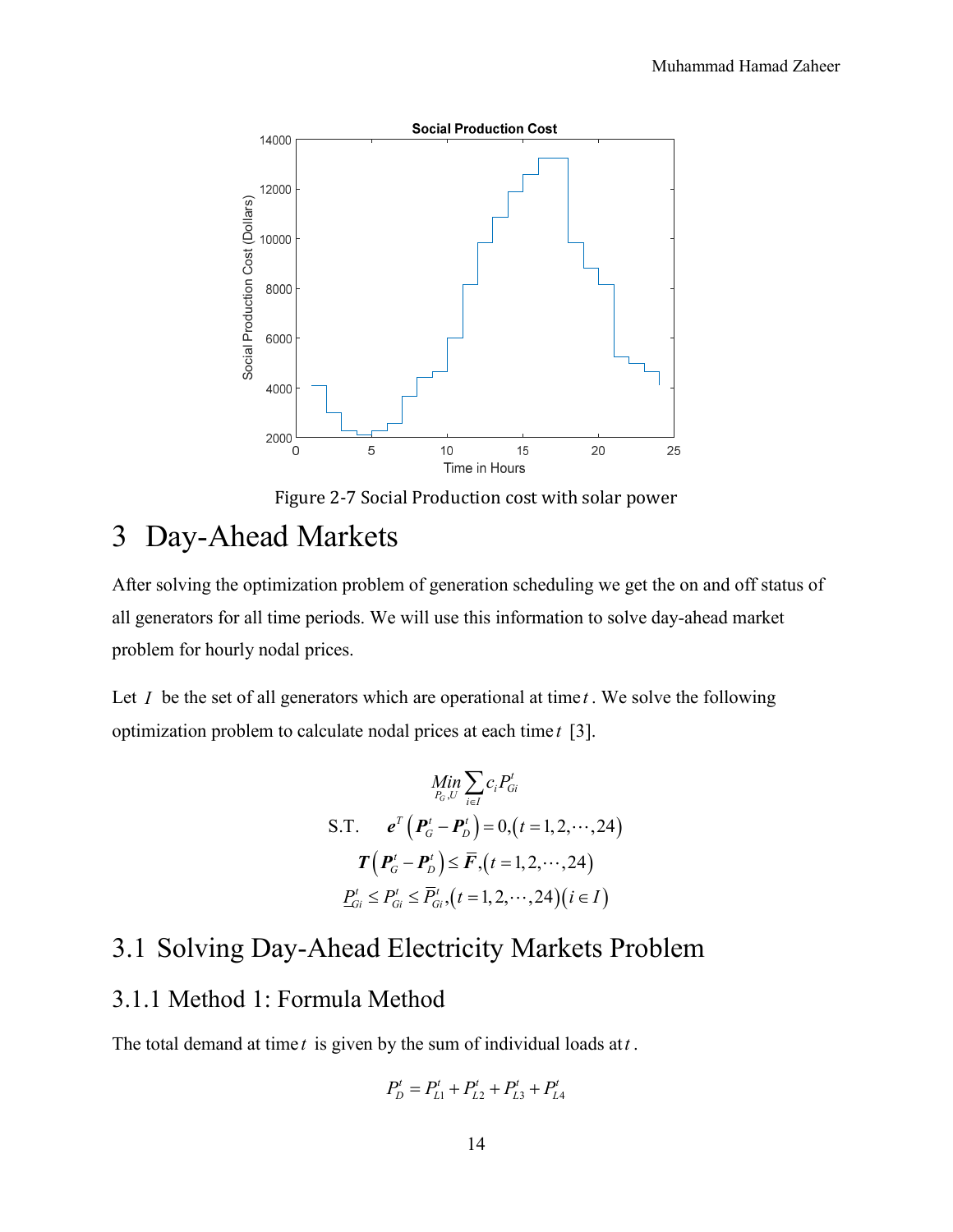The generator power constraints are:

$$
20 \le P_{G1}^t \le 500
$$

$$
10 \le P_{G2}^t \le 500
$$

$$
0 \le P_{G3}^t \le 150
$$

The power balance equation is:

$$
P_{G1}^t + P_{G2}^t + P_{G3}^t = P_D^t
$$

The Lagrangian is given by:

$$
\Gamma = 10P_{G1}^{t} + 20P_{G2}^{t} + 50P_{G3}^{t} + \lambda(P_{G1}^{t} + P_{G2}^{t} + P_{G3}^{t} - P_{D}^{t}) + \mu^{T} \left[ \boldsymbol{T} \left( \boldsymbol{P}_{G}^{t} - \boldsymbol{P}_{D}^{t} \right) - \boldsymbol{\bar{F}} \right] +
$$
\n
$$
\left[ \bar{\tau}_{1} (P_{G1}^{t} - 500) - \bar{\tau}_{1} (P_{G1}^{t} - 20) \right] + \left[ \bar{\tau}_{2} (P_{G2}^{t} - 500) - \bar{\tau}_{2} (P_{G2}^{t} - 10) \right] + \left[ \bar{\tau}_{3} (P_{G3}^{t} - 150) - \bar{\tau}_{3} P_{G3}^{t} \right]
$$

The optimal (Karush–Kuhn–Tucker) conditions are:

$$
10 + \lambda + \sum_{k} \mu_{k} T_{k1} + \hat{\tau}_{1} - \breve{\tau}_{1} = 0
$$
  
\n
$$
20 + \lambda + \sum_{k} \mu_{k} T_{k2} + \hat{\tau}_{2} - \breve{\tau}_{2} = 0
$$
  
\n
$$
50 + \lambda + \sum_{k} \mu_{k} T_{k3} + \hat{\tau}_{3} - \breve{\tau}_{3} = 0
$$
  
\n
$$
\mu^{T} \left[ \boldsymbol{T} \left( \boldsymbol{P}_{G}^{t} - \boldsymbol{P}_{D}^{t} \right) - \boldsymbol{F} \right] = 0
$$
  
\n
$$
P_{G1}^{t} + P_{G2}^{t} + P_{G3}^{t} = P_{D}^{t}
$$
  
\n
$$
\hat{\tau}_{1} (P_{G1}^{t} - 500) = 0, \ \breve{\tau}_{1} (10 - P_{G1}^{t}) = 0
$$
  
\n
$$
\hat{\tau}_{2} (P_{G2}^{t} - 500) = 0, \ \breve{\tau}_{2} (20 - P_{G2}^{t}) = 0
$$
  
\n
$$
\hat{\tau}_{3} (P_{G3}^{t} - 150) = 0, \ \breve{\tau}_{3} (-P_{G3}^{t}) = 0
$$

Where,

 $\mu \geq 0$ 

$$
\begin{aligned}\n\widehat{\tau}_1 &\ge 0, \widehat{\tau}_2 \ge 0, \widehat{\tau}_3 \ge 0 \\
\widehat{\tau}_1 &\ge 0, \widehat{\tau}_2 \ge 0, \widehat{\tau}_3 \ge 0\n\end{aligned}
$$

Nodal price of node i can be calculated by: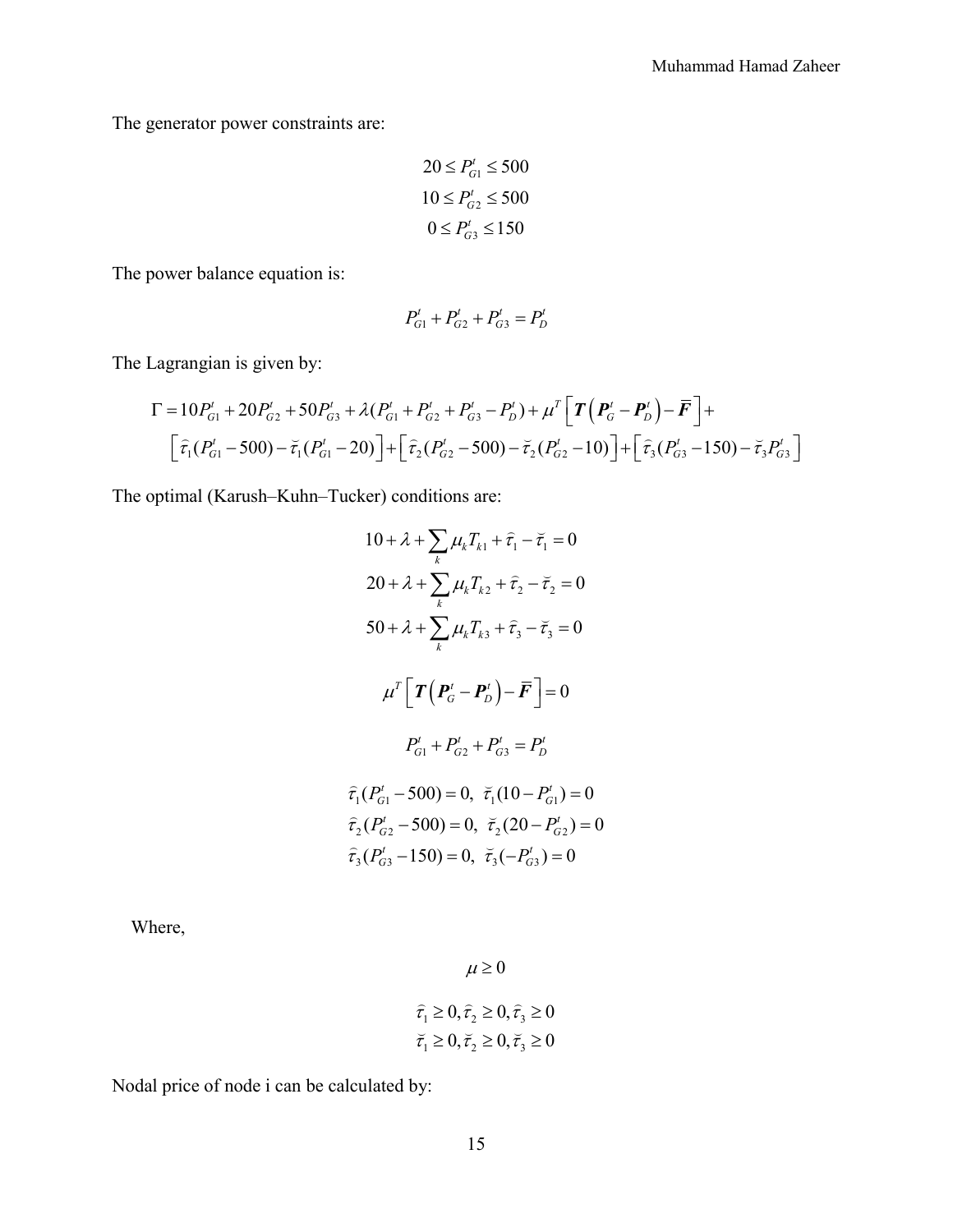$$
\rho_{\rm i} = -\lambda - \sum_{k} \mu_{k} T_{ki}
$$

We solve this problem for *t*=17, the time with maximum load.

|     | <b>Generator Output</b> |      |    |    |     | <b>Nodal Prices \$/MW</b> |    |   |
|-----|-------------------------|------|----|----|-----|---------------------------|----|---|
| ʻGl | $\sigma$ <sup>2</sup>   | PG3  |    |    |     |                           | ر. |   |
| 500 | 10J.JJ                  | 0.67 | υU | ັັ | ر ب | 40                        |    | ◡ |

Table 3-1Optimal solution when load = 1100 MW (time=17)

Similarly we can solve the optimization problem to find hourly nodal prices for the 24 hour period using YALMIP and Matlab [4].

#### 3.1.2 Method 2: Logical Method

The logical method [3] is used to get a logical understanding of the day-ahead market's optimization problem. According to the logical method [3] we first utilize the cheapest generator and take as much power as we can. However, if there are line constraints then we should also consider them and dispatch the generators in a way that flow limits are not violated.

#### **Step 1:**

First we will use the cheapest generator. The cheapest generator is G1 with a capacity of 500 MW and a cost of 10 \$/MWh. The generator output should be increased until a line flow constraint is violated or the maximum generation capacity is reached. The flow rates at each line are indicated in green in Figure 3-1. The flow rates should be less than or equal to the maximum flow rate allowable to avoid damage to the line.





Figure 3-2 Generator 2 dispatched to 500MW (Line 3 overloaded)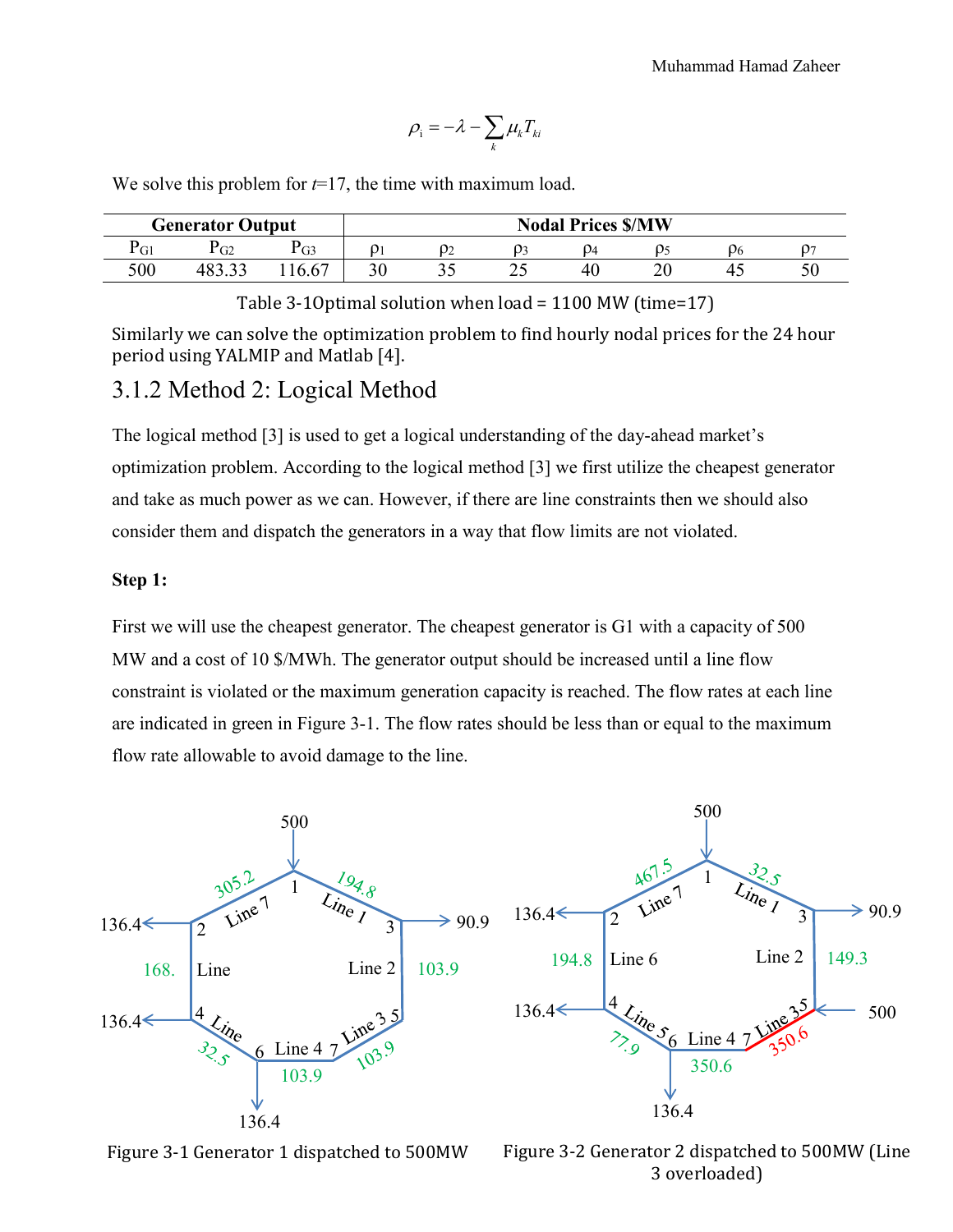#### **Step 2:**

Now we will dispatch the next cheapest generator. The next cheapest generator is G2 with a capacity of 500 MW and a cost of 20 \$/MWh. Now we will use maximum power from this unit. The flow rates in red indicate a violation of the flow constraints.

In Figure 3-2 line 3 is overloaded. Therefore we have to decrease the output power of generator 2.

#### **Step 3:**

Now we decrease the output of generator 2 to 400MW as shown in Figure 3-3, so that no line flow constraints are violated.



Figure 3-3 Generator 2 dispatched to 400MW Figure 3-4 Generator 3 dispatched to 150MW

**Step 4:**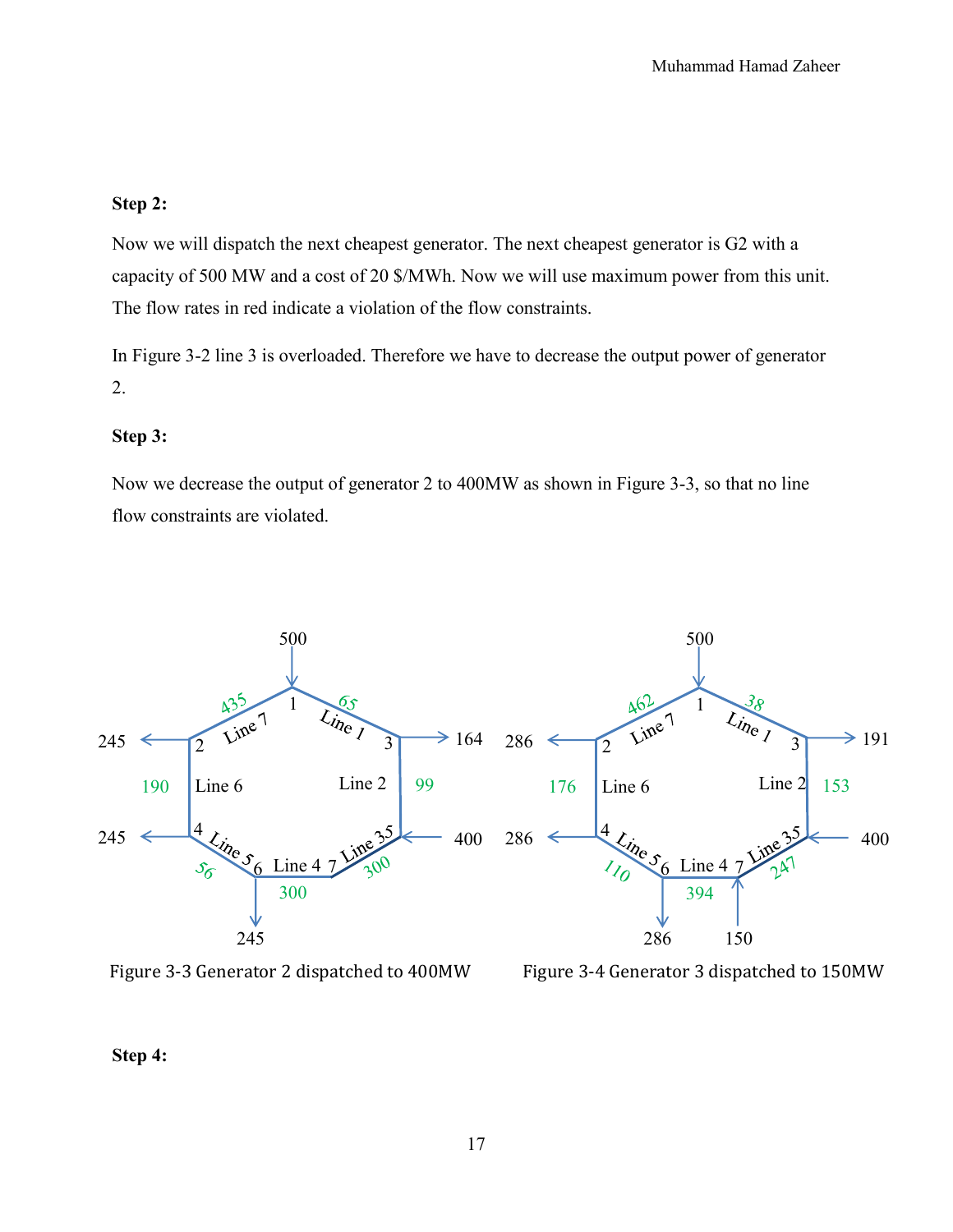Load requirements are not yet fulfilled. However, we can't increase generation of generator 2. Therefore, we will now dispatch generator 3. We can increase the output of generator 3 to its maximum value of 150 MW without violating the flow rate constraints as shown in Figure 3-4.

#### **Step 5:**

Now we increase the output of generator 2 to 483.33 MW while decreasing the output of generator 3 to 116.67 and check if the line flow rate constraints are violated. As shown in the figure below the line flow constraints are not violated and all the load requirements are fulfilled. Note that line 3 in Figure 3-5, shown in yellow is fully congested is this scheme. Table 3-2 shows optimal dispatch results.



Figure 3-5 Generator 2 and 3 dispatched to 483.33MW and 116.67 respectively (Optimal Solution)

| <b>Generator Output</b> |          |          |  |  |  |  |
|-------------------------|----------|----------|--|--|--|--|
| P <sub>GI</sub>         | $P_{G2}$ | $P_{G3}$ |  |  |  |  |
| 500                     | 483.33   | 116.67   |  |  |  |  |

Table 3-2 Economic Dispatch using logical method when load = 1100 MW (time=17) 3.1.3 Nodal Prices using Logical Method

For marginal generating units the nodal prices are equal to bidding prices. Therefore, nodal prices at nodes 5 and 6 are 20 \$/MW and 50 \$/MW respectively.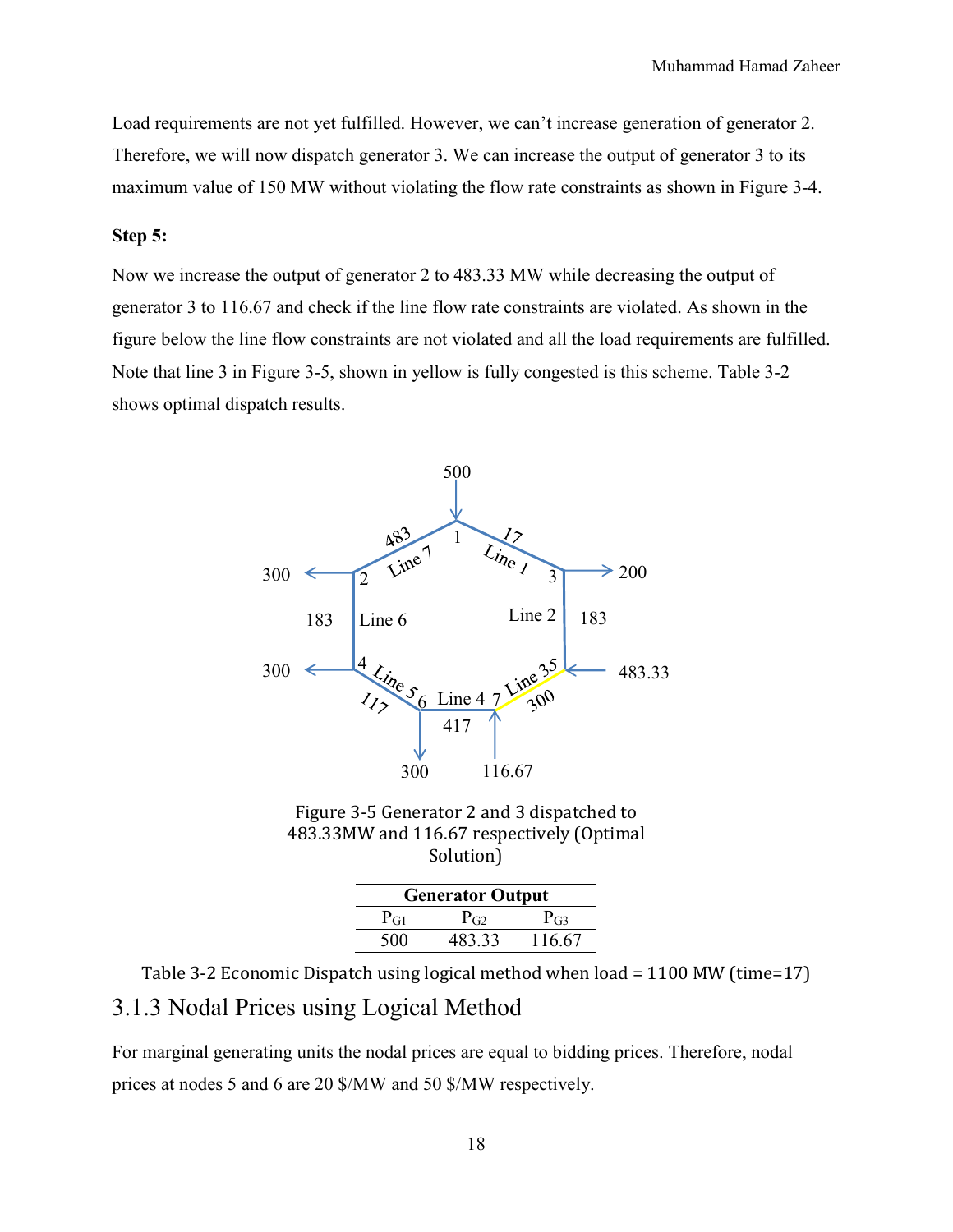If no line was congested the nodal prices will be equal to a clearing price of 10 \$/MW. However, line 3 is fully loaded and load can't be increased using this line as shown in yellow color in Figure 3-8.

Nodal price is defined as the cost of providing an additional 1 MW of power at the node. Using this definition, I will calculate the nodal price at node 3. The additional MW of power can be provided by the marginal generation units. To provide an additional 1 MW at node 3 we need to change the output of G2 at node 5 and the output of generator G3 at node 7 so that change in flow rate at line 3 remains constant. Suppose we increase the output of generator G2 and G3 by  $\Delta P_{G2}$  and  $\Delta P_{G3}$  respectively. Figure 3-6 and Figure 3-7 shows line flows due to  $\Delta P_{G2}$  and  $\Delta P_{G3}$ respectively. The change in flow rate at line 3 will be  $\frac{5}{7} \Delta P_{G3} - \frac{1}{7} \Delta P_{G2}$ . The change in flow rate at line 3 should be zero so that flow rate does not exceed its limit.

$$
\frac{5}{7}\Delta P_{G3} - \frac{1}{7}\Delta P_{G2} = 0\tag{3-1}
$$

Therefore,

$$
5\Delta P_{G3} - \Delta P_{G2} = 0\tag{3-2}
$$

The total change in power required is 1 MW. Therefore,

$$
\Delta P_{G2} + \Delta P_{G3} = 1\tag{3-3}
$$

Solving  $(3-2)$  and  $(3-3)$  we get,

$$
\Delta P_{G2} = 0.8333
$$
  
\n
$$
\Delta P_{G3} = 0.1667
$$
\n(3-4)

Therefore, the cost of increasing power by 1MW at node 3 is given by,

$$
20\Delta P_{G2} + 50\Delta P_{G3} = 25\tag{3-5}
$$

Therefore, the nodal price at node 3 is 25\$/MW.

We can use the same procedure to find nodal prices at each node. Figure 3-8 shows the nodal prices in red calculated using logical method.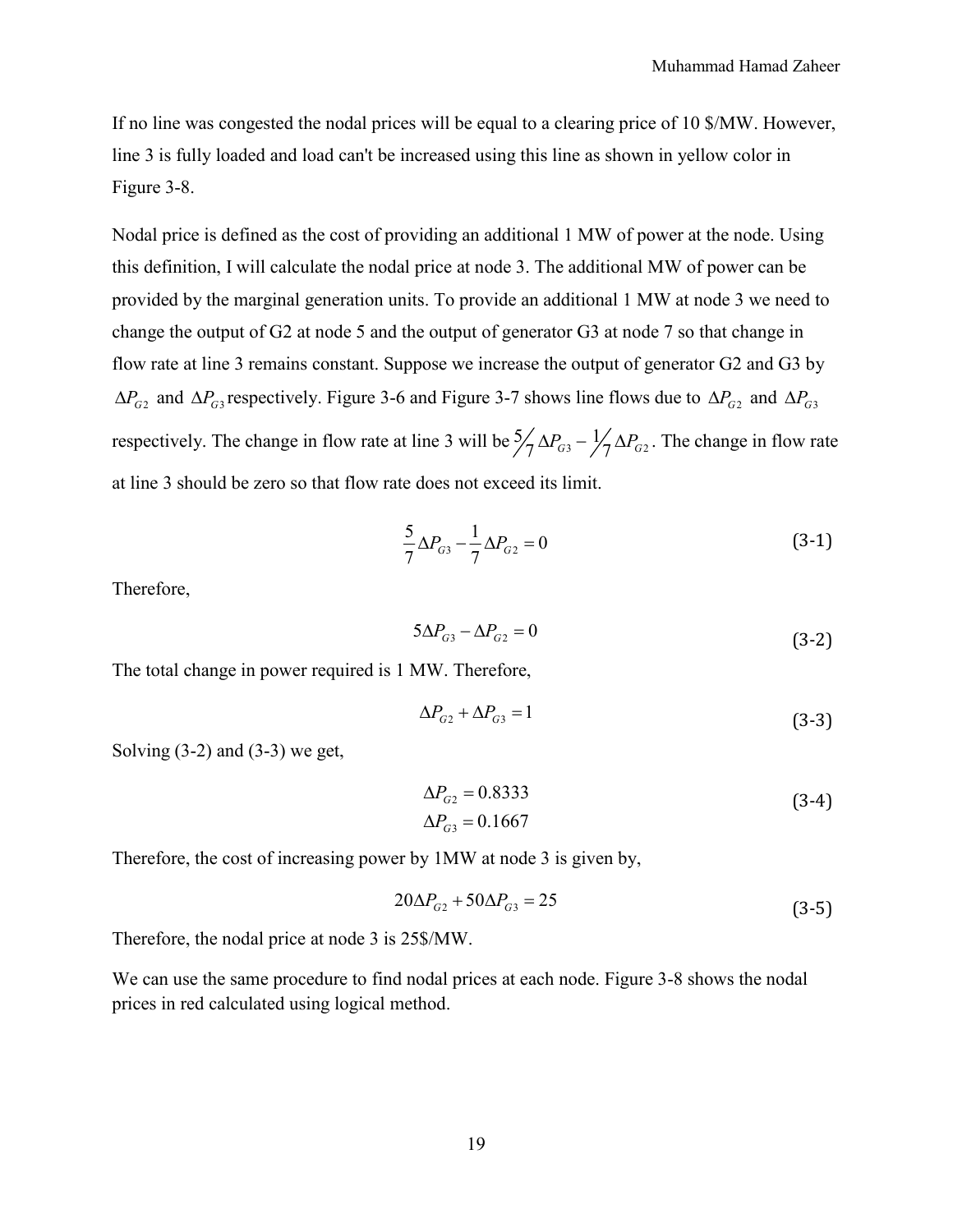

Figure 3-7 Line flows due to  $\Delta P_{G3}$ 

Figure 3-6 Line flows due to  $\Delta P_{G2}$ 



Figure 3-8 Nodal prices using Logical Method

### 3.2 Results of Day-Ahead Market Problem

Figure 3-9 and Figure 3-10 shows the hourly day-ahead nodal prices at each bus. We can clearly see that solar generator has decreased the average nodal prices. This means cheap availability of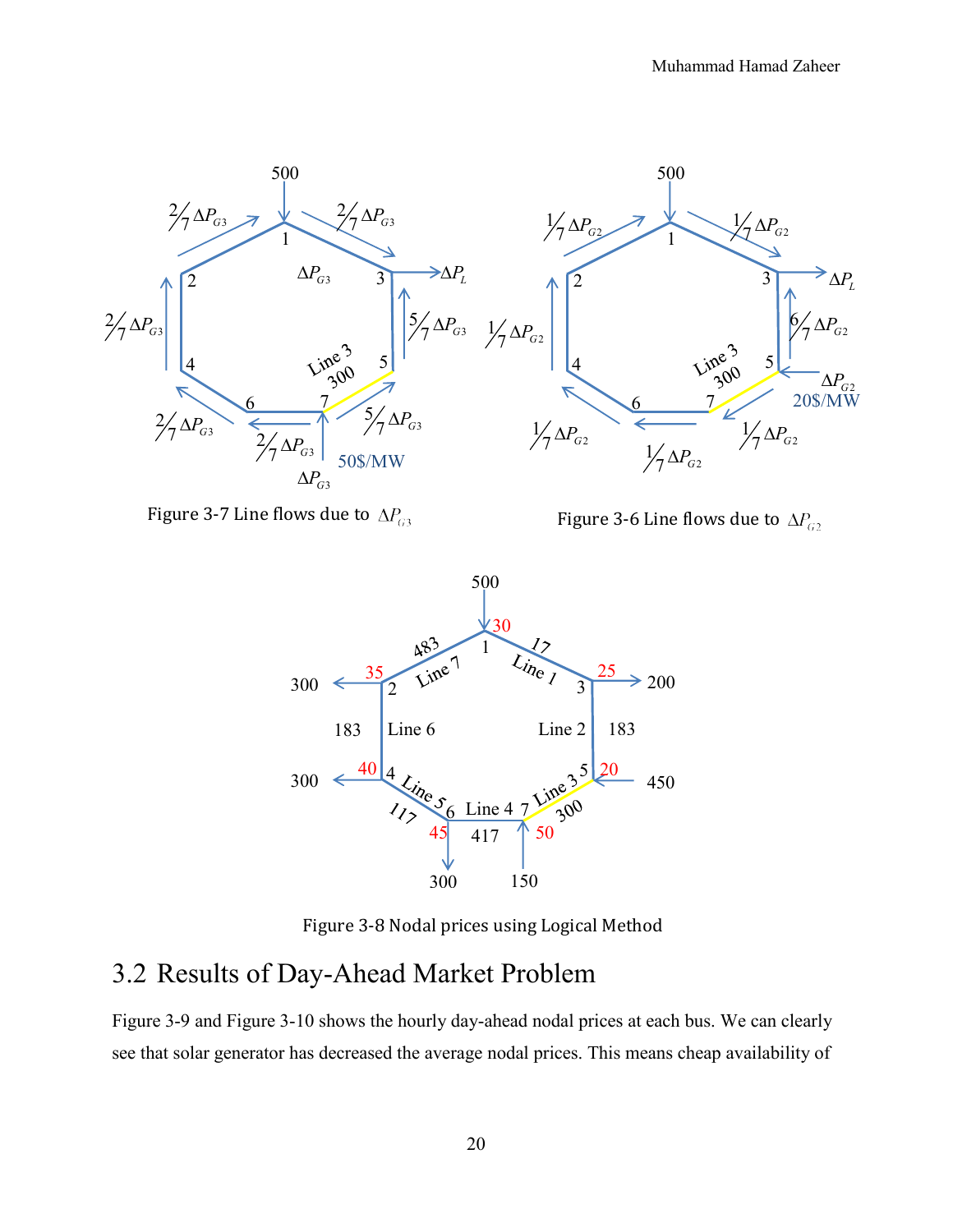electricity for consumers. At peak hours the nodal prices for most nodes has also decreased as shown in Table 3-3.

However, nodal price for bus 7 remains the same during peak hours. This is because of congestion in line 3. Generator 3 at bus 7 is marginal generator and nodal price is equal to its bidding price (50 \$/MW). Therefore, customers connected to this bus will not have any benefit of cheap solar energy. Line congestion can hinder the benefits of cheap electricity from reaching the customers. Therefore, the topology of the power grid and line constraints should be carefully considered when solar power plants are set up so that all consumers can enjoy maximum benefit from cheap electricity.

|                                 | Nodal Prices at peak hours t=13 to 21 (\$/MW) |               |  |    |  |   |  |  |
|---------------------------------|-----------------------------------------------|---------------|--|----|--|---|--|--|
|                                 |                                               | $\mathcal{D}$ |  |    |  |   |  |  |
| <b>No Solar Generator</b>       |                                               |               |  | 40 |  | 4 |  |  |
| <b>Using Solar Generator Gx</b> |                                               |               |  |    |  |   |  |  |

Table 3-3 Comparing nodal prices for conventional and renewable sources



Figure 3-9 Hourly Day-Ahead nodal prices at each bus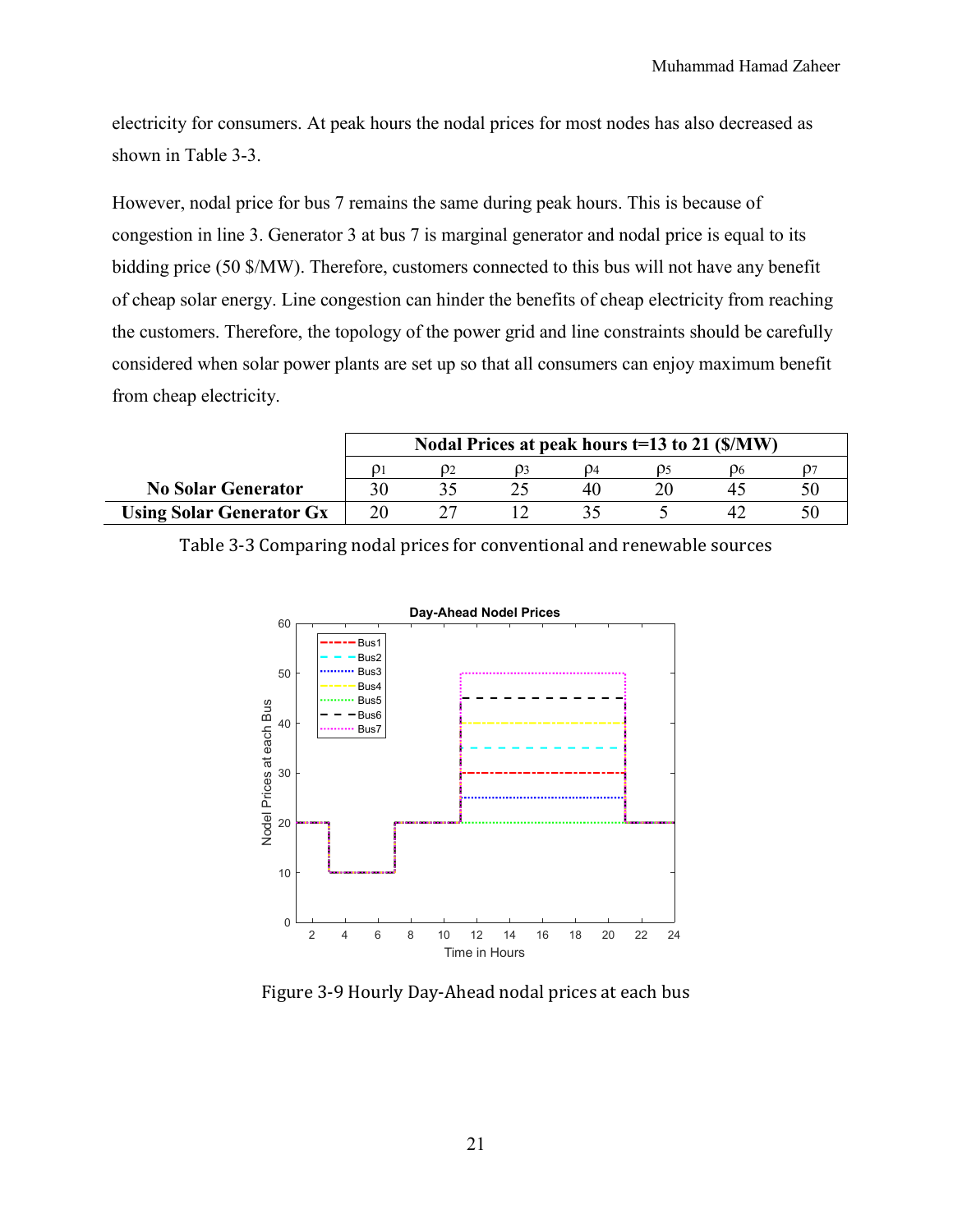

Figure 3-10 Hourly Day-Ahead nodal prices at each bus when solar generator Gx is used

## 4 Conclusion

Renewable energy can decrease the overall cost of electricity. Increasing renewable energy sources will decrease electricity spot prices and consumers can enjoy cheap electricity. However, topology of power grid must be carefully analyzed before setting up solar and other renewable energy power plants. As shown in this report, line congestion can cause some nodes to retain the same high nodal prices. This is especially the case during peak hours. Therefore, new lines need to be installed or the capacity of old ones should be increased so that the loss of benefits due to line congestion can be avoided.

## 5 References

- [1] https://elering.ee/en/electricity-market
- [2] Wind Energy and Electricity Prices Exploring the 'merit order effect', A literature review by Pöyry for the European Wind Energy Association
- [3] Electricity Markets and Power System Economics, Deqiang Gan, Donghan Feng, Jun Xie, 2014 Taylor & Francis Group
- [4] Lofberg J., YALMIP: A Toolbox for Modeling and Optimization in MATLAB, In Proceedings of the CACSD Conference, 2004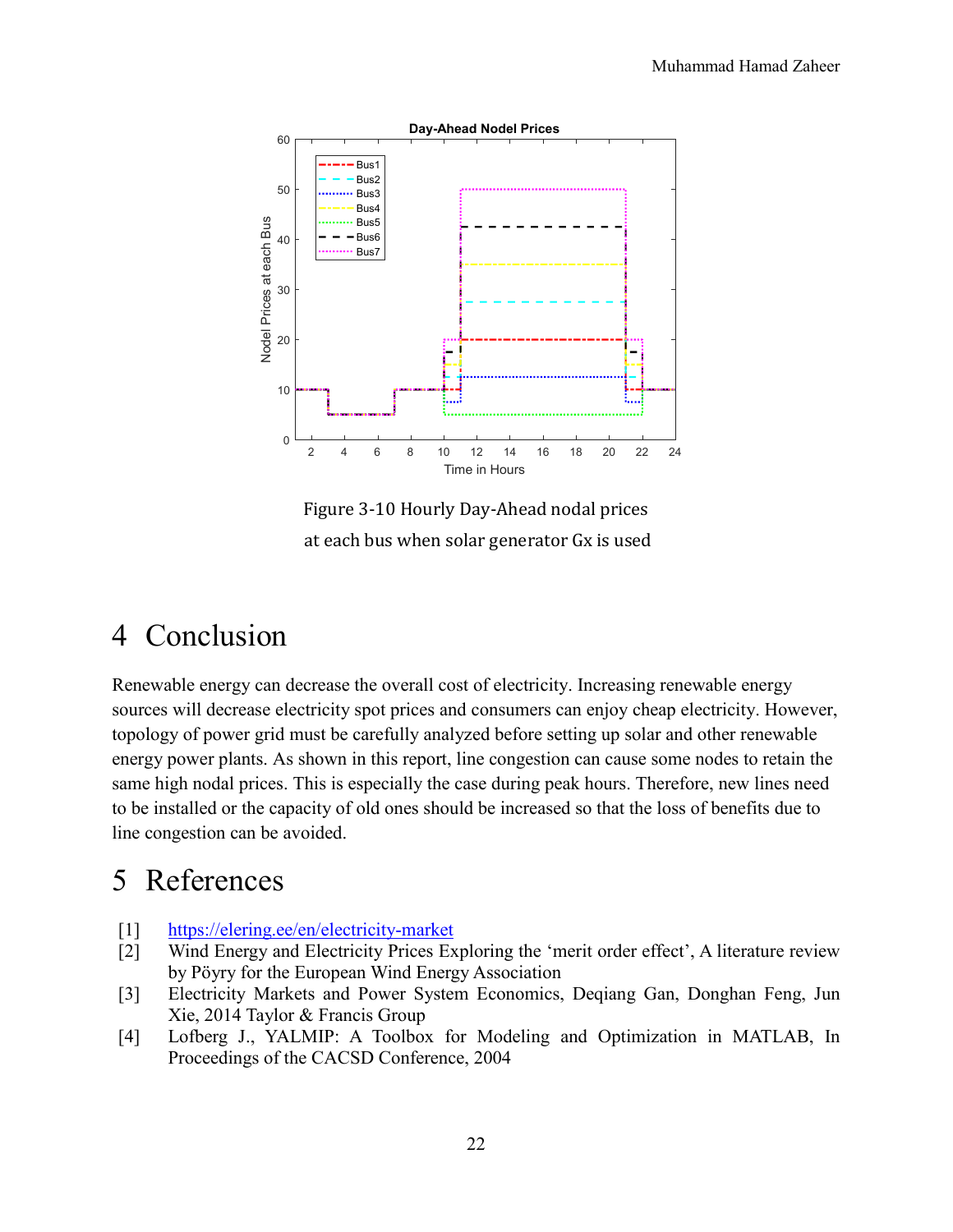### Appendix

#### Matlab Code

```
Nunits = 7;
Horizon = 24;%Bidding Price
%p=[10 0 0 0 20 0 50];%Conventional thermal power plant
p=[10 0 0 0 5 0 50]; Wsing solar power plant
%Startup cost of Generator1=500
%Startup cost of Generator2=300
%Startup cost of Generator3=50
%Scost = [500 0 0 0 100 0 50];%Conventional thermal power plant
Scost = [500 0 0 0 0 0 50]; %Using solar power plant
%Forcasted values of Load
Pforecast = (1100/100).*[60 50 40 37 40 45 56 63 65 75 85 90 93 96 98 100 100 
90 87 85 70 68 65 60];
x=[0.05 0.05 0.05 0.05 0.05 0.05 0.05];
X=[-1/x(1) 1/x(1) 0 0 0 0 0;-1/x(2) 0 1/x(2) 0 0 0 0;
0 \frac{1}{x(3)} 0 - \frac{1}{x(3)} 0 0;0 \t0 \t1/x(4) \t0 -1/x(4) \t0 0;0 0 0 1/x(5) 0 -1/x(5) 0;
0 0 0 0 1/x(6) 0 -1/x(6);
0 0 0 0 0 1/x(7) -1/x(7);
B=[40 -20 -20 0 0 0 0;-20 40 0 -20 0 0 0;
-20 0 40 0 -20 0 0;
0 -20 0 40 0 -20 0;0 \t 0 \t -20 \t 0 \t 40 \t 0 \t -20;0 \t0 \t0 \t-20 \t0 \t40 \t-20;0 0 0 0 -20 -20 40];
Bx=B(1:6,1:6);T=X^*[inv(Bx) zeros(6,1);zeros(1,7)];
Fl=[500 800 500 300 800 300 800]';
%Minimum/Maximum Output Power of Generators
%Conventional thermal power plant
%Pmin=[20 0 0 0 10 0 0]';
%Pmax=[500 0 0 0 500 0 150]';
%Using solar power plant
Pmin=[20 0 0 0 0 0 0]';
Pmax=[500 0 0 0 500 0 150]';
onoff = binvar (Nunits, Horizon, 'full');
P = sdpvar(Nunits,Horizon,'full');
shutdown = binvar (Nunits, Horizon, 'full');
Constraints = [];
for k = 1: Horizon
```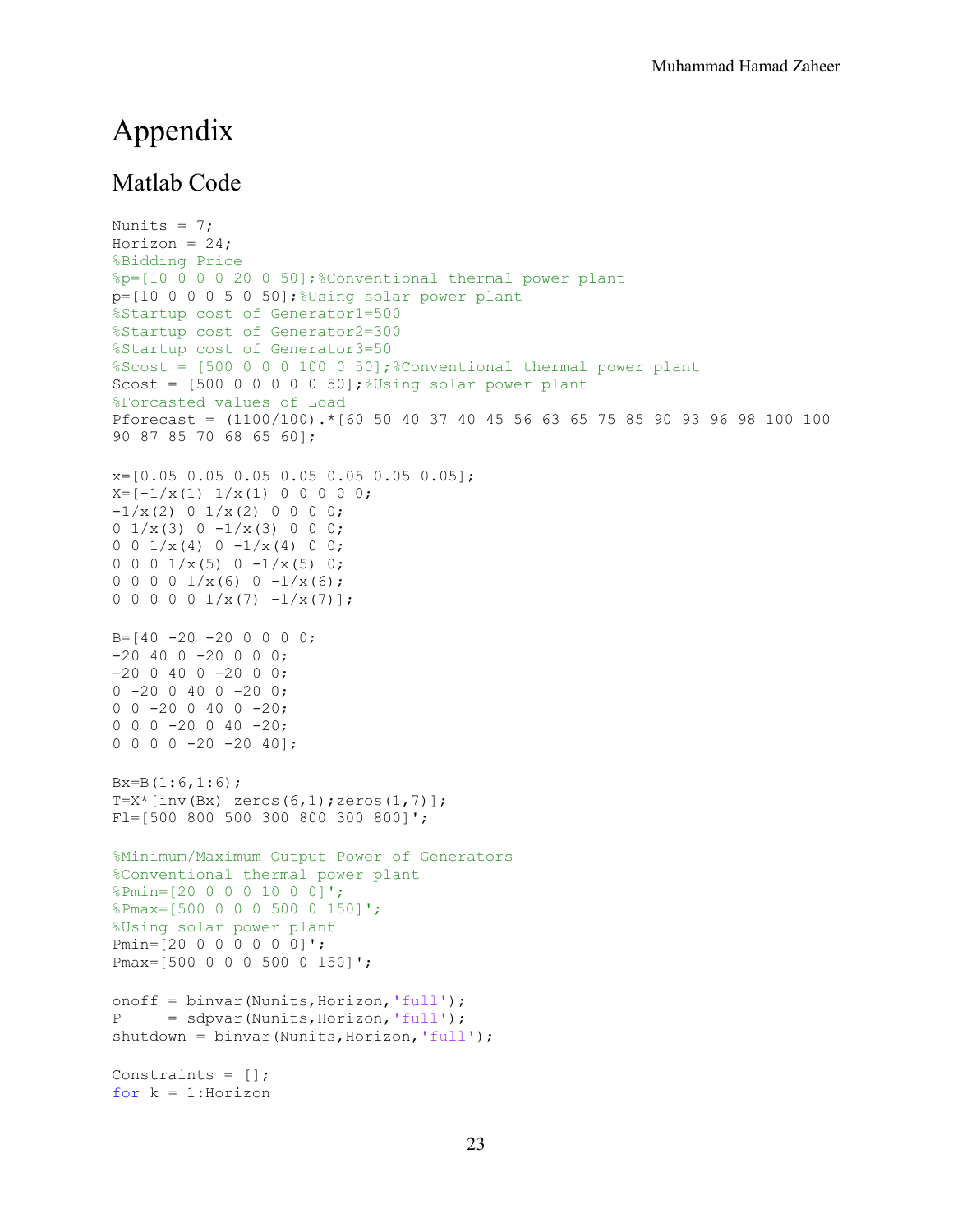```
Constraints = [Constraints, onoff(:,k). *Pmin <= P(:,k) <=
onoff(:,k).*Pmax];
end
for k = 1: Horizon
    L=[0 \t3/11 \t2/11 \t3/11 \t0 \t3/11 \t0]'. *Pforecast(k);
     Blin=Fl+T*L;
  Constraints = [Constraints, T*P(:,k) \leq Blin];end
for k = 1:Horizon
  Constraints = [Constraints, sum(P(:,k)) == Pforecast(k)];end
Objective = 0;for k = 1: Horizon
  Objective = Objective + p*P(:,k) + Scost*shutdown(:,k);
end
for k = 2:Horizon
for unit = 1: Nunits
 Constraints = [Constraints, shutdown(unit,k) >= (onoff(unit,k)-
onoff(unit,k-1))];
 end
end
ops = sdpsettings('verbose',1,'debug',1);
optimize(Constraints,Objective,ops)
stairs(value(P(1,:)));
hold on
stairs(value(P(5,:)));
stairs(value(P(7,:)));
stairs(Pforecast);
legend('Generator 1','Generator 2','Generator 3','Load');
xlabel('Time in Hours') % x-axis label
ylabel('Generator Output (MW)') % y-axis label
title('Generator Scheduling')
axis([1 24 0 1200])
%Plot of overall social production cost
figure(2)
stairs(p*value(P));
xlabel('Time in Hours') % x-axis label
ylabel('Social Production Cost (Dollars)') % y-axis label
title('Social Production Cost')
%generators' turn on periods
%generator 1
X1 = value(P(1,:));X1(find(value(P(1,:)))=1;%generator 2
X2 = value(P(5,:));X2(find(value(P(5,:)))=1;%generator 3
X3 = value(P(7,:));
```